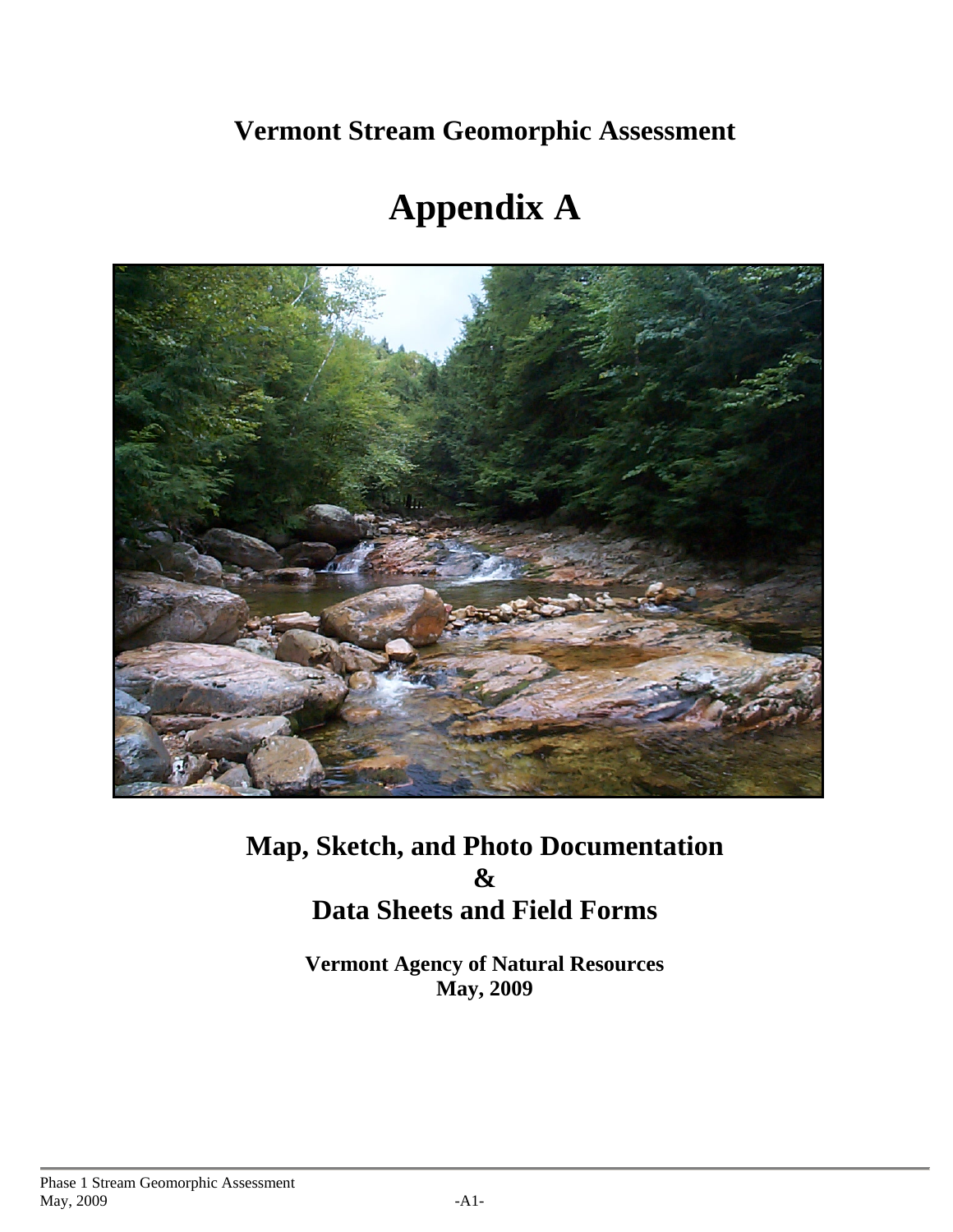# **Vermont Stream Geomorphic Assessment**

# **Appendix A - Phase 1 Data Sheets**



Phase 1 Data Sheets for Steps 1 - 9

Phase 1 Quality Assurance Sheet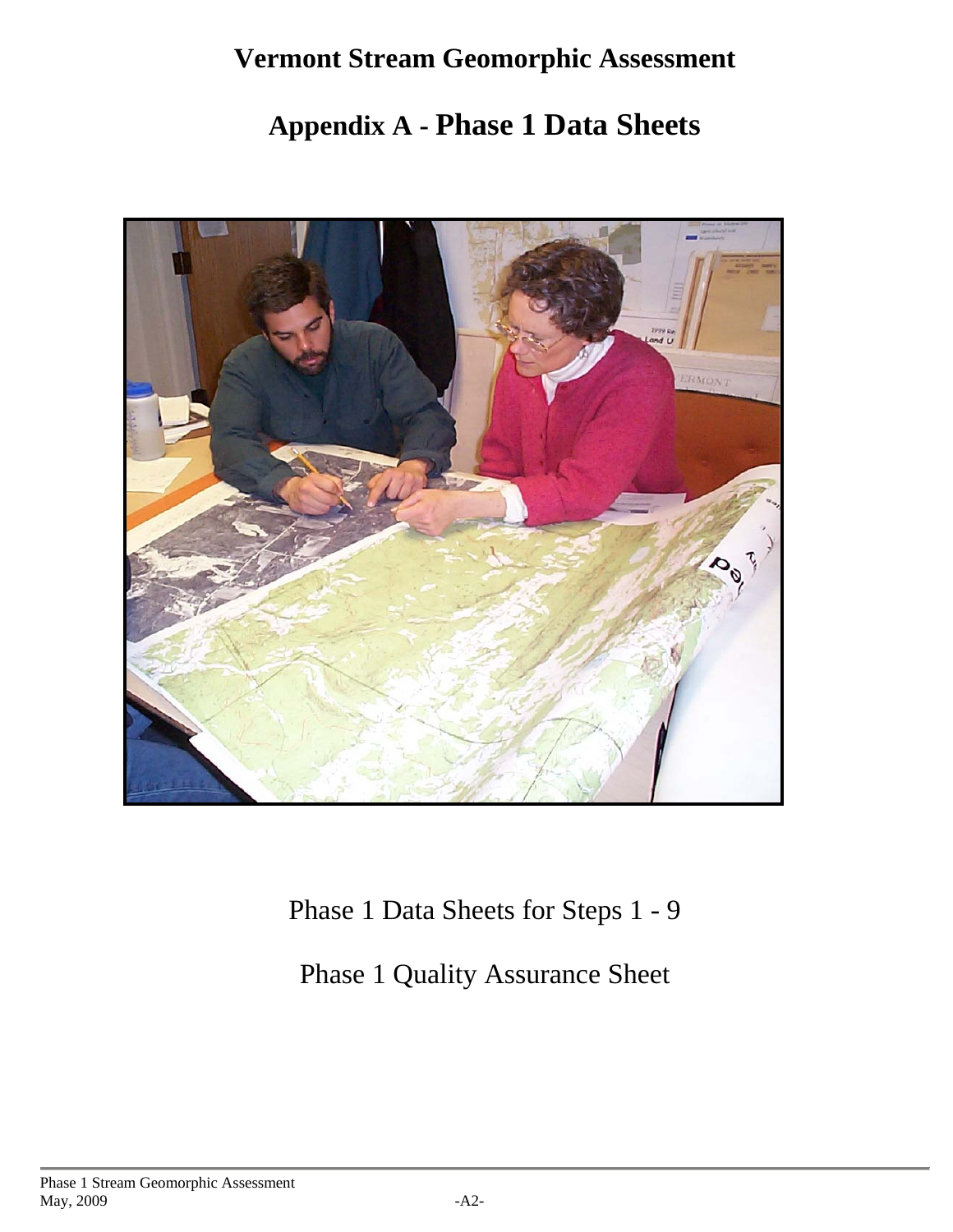# **Phase 1 - Step 1. Reach Locations**

| Stream Name: (DMS)       | Watershed: (DMS)            | Date: |
|--------------------------|-----------------------------|-------|
| <b>USGS Map Name(s):</b> | Organization /Agency: (DMS) |       |
| Observers: (DMS)         |                             |       |

 **Indicate the tools and materials used to collect data in the shaded box at the bottom of each data column.**

| Reach<br>No.<br>(SGAT) | 1.1 Reach Description | 1.2 Town | 1.3 Upstream End of Reach<br>Latitude/Longitude<br>(SGAT) | <b>Downstream End of Reach</b><br>Latitude/Longitude<br>(SGAT) |  |  |
|------------------------|-----------------------|----------|-----------------------------------------------------------|----------------------------------------------------------------|--|--|
|                        |                       |          |                                                           |                                                                |  |  |
|                        |                       |          |                                                           |                                                                |  |  |
|                        |                       |          |                                                           |                                                                |  |  |
|                        |                       |          |                                                           |                                                                |  |  |
|                        |                       |          |                                                           |                                                                |  |  |
|                        |                       |          |                                                           |                                                                |  |  |
|                        |                       |          |                                                           |                                                                |  |  |
|                        |                       |          |                                                           |                                                                |  |  |
|                        |                       |          |                                                           |                                                                |  |  |
|                        |                       |          |                                                           |                                                                |  |  |
|                        |                       |          |                                                           |                                                                |  |  |
|                        |                       |          |                                                           |                                                                |  |  |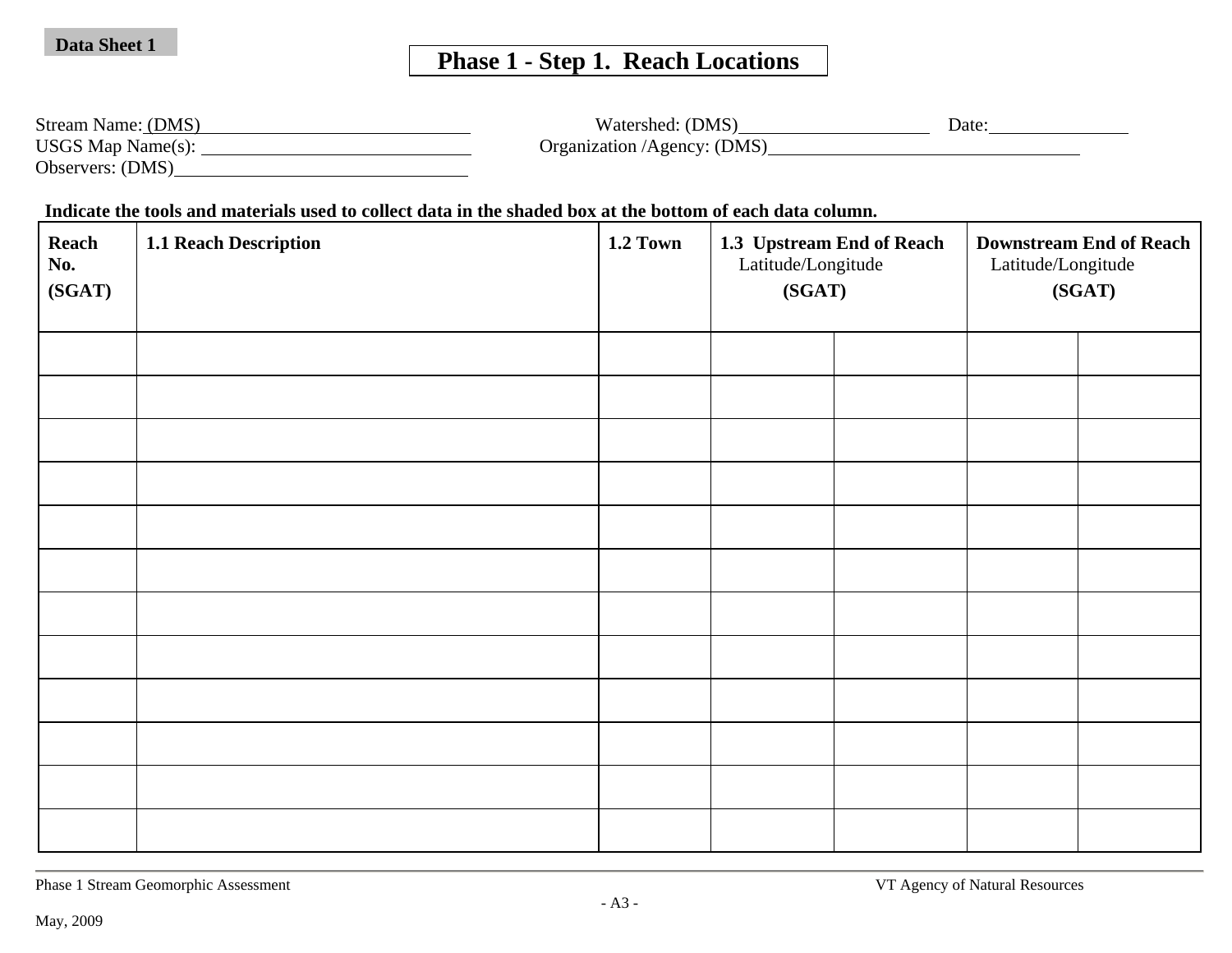# **Phase 1 - Step 2. Reference Stream Types**

#### **Data Sheet 2**

| Reach<br>No.<br>(SGAT) |    | 2.1<br><b>Elevation</b><br>(ENTER INTO | STEP 10 OF SGAT)   | 2.2<br><b>Valley</b><br>Length<br>(feet) | 2.3<br><b>Valley</b><br><b>Slope</b><br>(% ) | 2.4<br><b>Channel</b><br>Length<br>(feet) | 2.5<br><b>Channel</b><br><b>Slope</b><br>(% ) | 2.6<br><b>Sinuosity</b><br>(DMS) | 2.7<br>Watershed<br><b>Size</b><br>(Sq. Mi.) | 2.8<br><b>Channel</b><br>Width<br>(feet) | 2.9<br><b>Valley</b><br>Width<br>(feet) |                | 2.10<br><b>Confinement</b><br>(Can be<br>manually<br>entered into | 2.11   | <b>Stream Type</b>  |
|------------------------|----|----------------------------------------|--------------------|------------------------------------------|----------------------------------------------|-------------------------------------------|-----------------------------------------------|----------------------------------|----------------------------------------------|------------------------------------------|-----------------------------------------|----------------|-------------------------------------------------------------------|--------|---------------------|
|                        | Up | Down                                   | Gentle<br>Gradient | (SGAT)                                   | (DMS)                                        | (SGAT)                                    | (DMS)                                         |                                  | (SGAT)                                       | (DMS)                                    | (SGAT)                                  | Ratio<br>(DMS) | Type<br>(DMS)                                                     | Letter | Bed<br>Materi<br>al |
|                        |    |                                        |                    |                                          |                                              |                                           |                                               |                                  |                                              |                                          |                                         |                |                                                                   |        |                     |
|                        |    |                                        |                    |                                          |                                              |                                           |                                               |                                  |                                              |                                          |                                         |                |                                                                   |        |                     |
|                        |    |                                        |                    |                                          |                                              |                                           |                                               |                                  |                                              |                                          |                                         |                |                                                                   |        |                     |
|                        |    |                                        |                    |                                          |                                              |                                           |                                               |                                  |                                              |                                          |                                         |                |                                                                   |        |                     |
|                        |    |                                        |                    |                                          |                                              |                                           |                                               |                                  |                                              |                                          |                                         |                |                                                                   |        |                     |
|                        |    |                                        |                    |                                          |                                              |                                           |                                               |                                  |                                              |                                          |                                         |                |                                                                   |        |                     |
|                        |    |                                        |                    |                                          |                                              |                                           |                                               |                                  |                                              |                                          |                                         |                |                                                                   |        |                     |
|                        |    |                                        |                    |                                          |                                              |                                           |                                               |                                  |                                              |                                          |                                         |                |                                                                   |        |                     |
|                        |    |                                        |                    |                                          |                                              |                                           |                                               |                                  |                                              |                                          |                                         |                |                                                                   |        |                     |
|                        |    |                                        |                    |                                          |                                              |                                           |                                               |                                  |                                              |                                          |                                         |                |                                                                   |        |                     |
|                        |    |                                        |                    |                                          |                                              |                                           |                                               |                                  |                                              |                                          |                                         |                |                                                                   |        |                     |
|                        |    |                                        |                    |                                          |                                              |                                           |                                               |                                  |                                              |                                          |                                         |                |                                                                   |        |                     |
|                        |    |                                        |                    |                                          |                                              |                                           |                                               |                                  |                                              |                                          |                                         |                |                                                                   |        |                     |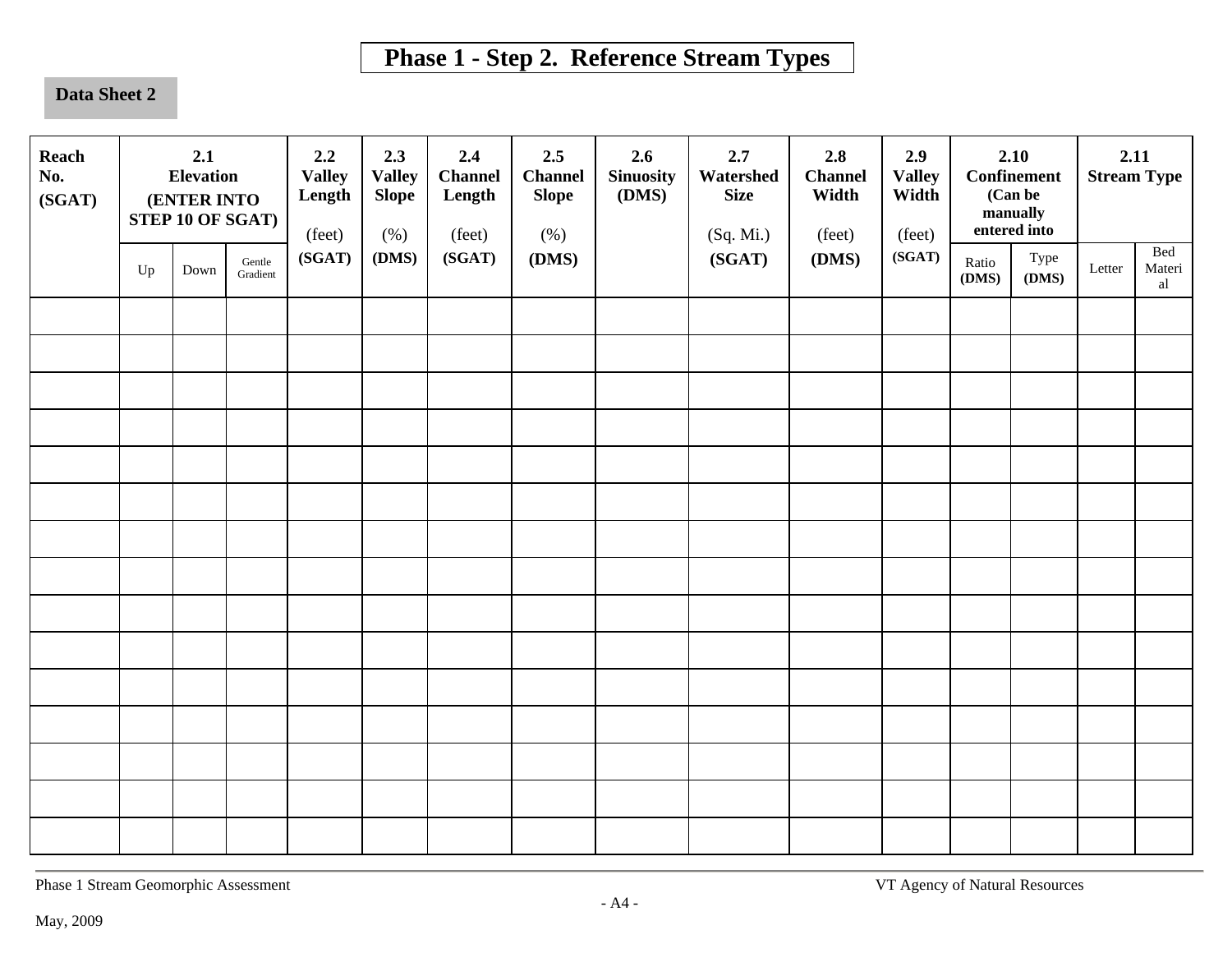Data Sheet 3

# **Phase 1 - Step 3. Basin Characteristics - Geology and Soils**

| Reach No.<br>(SGAT) | 3.1<br><b>Alluvial</b><br>Fan | 3.2<br><b>Grade</b><br><b>Controls</b> |          | 3.3 Geologic<br><b>Materials</b><br>(SGAT) |          | 3.4 Valley<br><b>Side Slopes</b> | 3.5 Soil Properties<br>(menus)<br>(SGAT) |            |          |               |      |      |             |      |                                 |      |
|---------------------|-------------------------------|----------------------------------------|----------|--------------------------------------------|----------|----------------------------------|------------------------------------------|------------|----------|---------------|------|------|-------------|------|---------------------------------|------|
|                     | (Y/N)                         | (menu)                                 |          | $\%$                                       | Sub-     |                                  |                                          |            |          | $\%$          |      |      | Water Table |      | $\operatorname*{Erod}\nolimits$ | $\%$ |
|                     |                               |                                        | Dominant | Dom                                        | Dominant | Right Left                       | Hydro<br>Group                           | $\%$ Hydro | Flooding | ${\rm Flood}$ | Deep | $\%$ | Shallow     | $\%$ | ibility                         | Erod |
|                     |                               |                                        |          |                                            |          |                                  |                                          |            |          |               |      |      |             |      |                                 |      |
|                     |                               |                                        |          |                                            |          |                                  |                                          |            |          |               |      |      |             |      |                                 |      |
|                     |                               |                                        |          |                                            |          |                                  |                                          |            |          |               |      |      |             |      |                                 |      |
|                     |                               |                                        |          |                                            |          |                                  |                                          |            |          |               |      |      |             |      |                                 |      |
|                     |                               |                                        |          |                                            |          |                                  |                                          |            |          |               |      |      |             |      |                                 |      |
|                     |                               |                                        |          |                                            |          |                                  |                                          |            |          |               |      |      |             |      |                                 |      |
|                     |                               |                                        |          |                                            |          |                                  |                                          |            |          |               |      |      |             |      |                                 |      |
|                     |                               |                                        |          |                                            |          |                                  |                                          |            |          |               |      |      |             |      |                                 |      |
|                     |                               |                                        |          |                                            |          |                                  |                                          |            |          |               |      |      |             |      |                                 |      |
|                     |                               |                                        |          |                                            |          |                                  |                                          |            |          |               |      |      |             |      |                                 |      |
|                     |                               |                                        |          |                                            |          |                                  |                                          |            |          |               |      |      |             |      |                                 |      |
|                     |                               |                                        |          |                                            |          |                                  |                                          |            |          |               |      |      |             |      |                                 |      |
|                     |                               |                                        |          |                                            |          |                                  |                                          |            |          |               |      |      |             |      |                                 |      |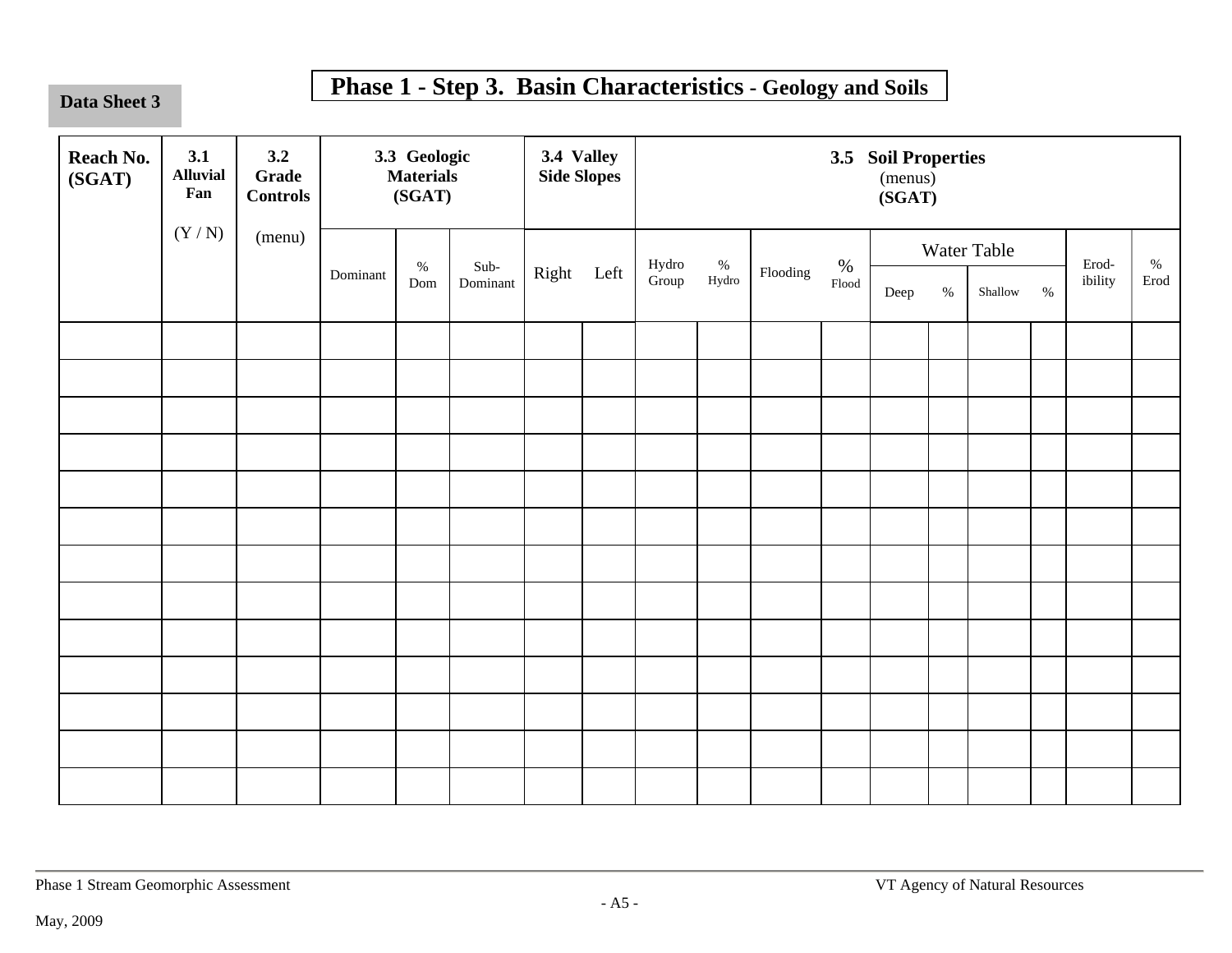# **Phase 1 - Step 4. Land Cover - Reach Hydrology**

| Reach<br>No. |          |     |             | 4.1 Watershed Land Cover / Use<br>(Menu) |                       |                  |          |     |             | (Menu)            | 4.2 Corridor Land Cover / Use |                  | <b>4.3 Riparian Buffers</b><br>(Menu)<br>(DMS) |    |        | 4.4 Ground<br>Water<br><b>Inputs</b> |
|--------------|----------|-----|-------------|------------------------------------------|-----------------------|------------------|----------|-----|-------------|-------------------|-------------------------------|------------------|------------------------------------------------|----|--------|--------------------------------------|
| (SGAT)       | Historic |     |             | Current<br>(SGAT)                        |                       | Impact<br>H/L/NS | Historic |     |             | Current<br>(SGAT) |                               | Impact<br>H/L/NS | RB                                             | LB | Impact | High/Low/<br>None                    |
|              |          | Dom | $\%$<br>Dom | Sub-<br>Dom                              | $\%$<br>Urban<br>Crop | (DMS)            |          | Dom | $\%$<br>Dom | Sub-<br>Dom       | $\%$<br>Urban<br>Crop         | (DMS)            |                                                |    | H/L/NS |                                      |
|              |          |     |             |                                          |                       |                  |          |     |             |                   |                               |                  |                                                |    |        |                                      |
|              |          |     |             |                                          |                       |                  |          |     |             |                   |                               |                  |                                                |    |        |                                      |
|              |          |     |             |                                          |                       |                  |          |     |             |                   |                               |                  |                                                |    |        |                                      |
|              |          |     |             |                                          |                       |                  |          |     |             |                   |                               |                  |                                                |    |        |                                      |
|              |          |     |             |                                          |                       |                  |          |     |             |                   |                               |                  |                                                |    |        |                                      |
|              |          |     |             |                                          |                       |                  |          |     |             |                   |                               |                  |                                                |    |        |                                      |
|              |          |     |             |                                          |                       |                  |          |     |             |                   |                               |                  |                                                |    |        |                                      |
|              |          |     |             |                                          |                       |                  |          |     |             |                   |                               |                  |                                                |    |        |                                      |
|              |          |     |             |                                          |                       |                  |          |     |             |                   |                               |                  |                                                |    |        |                                      |
|              |          |     |             |                                          |                       |                  |          |     |             |                   |                               |                  |                                                |    |        |                                      |
|              |          |     |             |                                          |                       |                  |          |     |             |                   |                               |                  |                                                |    |        |                                      |
|              |          |     |             |                                          |                       |                  |          |     |             |                   |                               |                  |                                                |    |        |                                      |
|              |          |     |             |                                          |                       |                  |          |     |             |                   |                               |                  |                                                |    |        |                                      |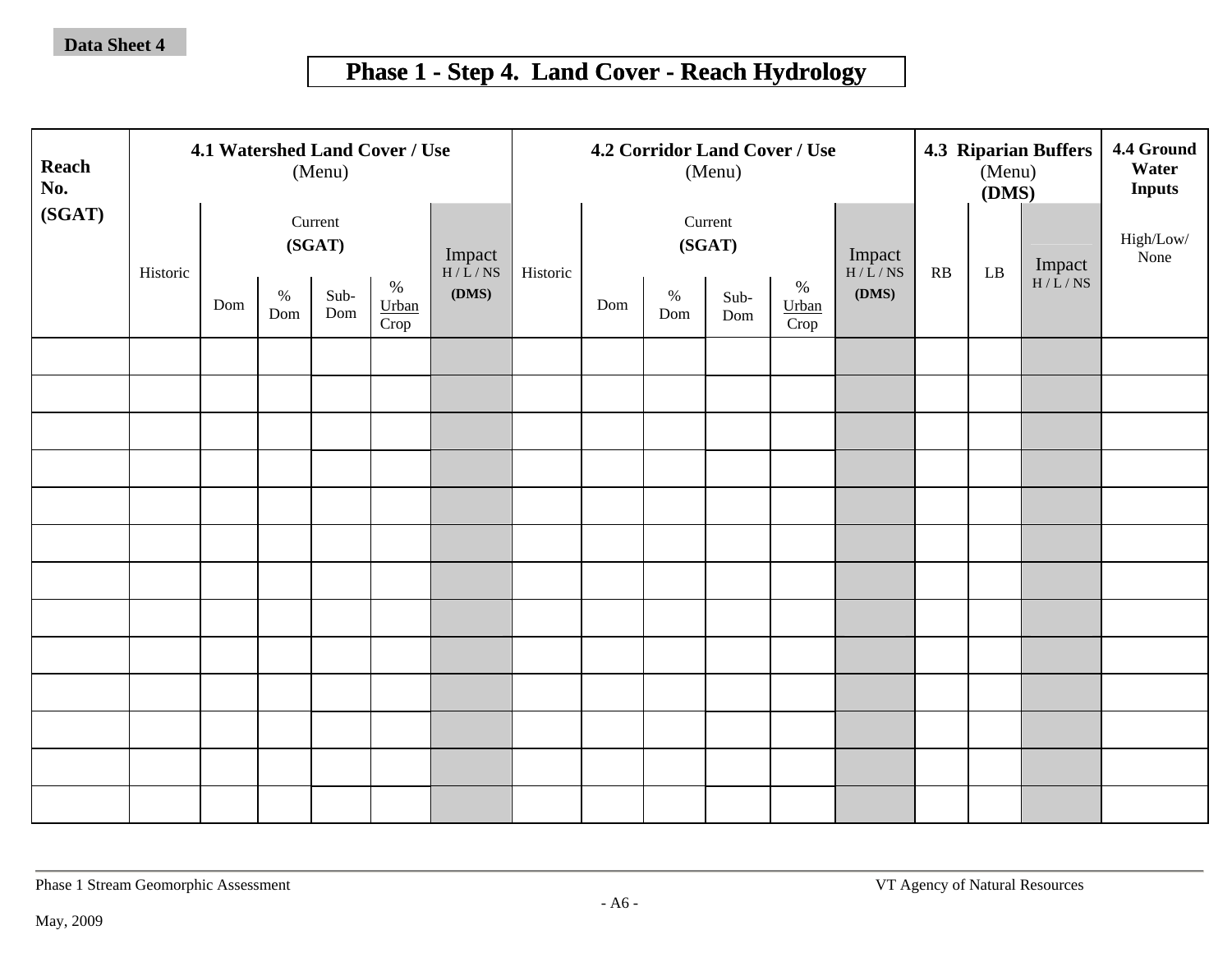**Sheet 5**

# **Phase 1 - Step 5. Instream Channel Modifications**

| Reach<br>No.<br>(SGAT) | 5.1 Flow Regulation<br>(FIT)<br>(Menu) |                                      | 5.2 Bridges - Culverts    | (FIT)                   |                           |               | (Menu)          | 5.3 Bank Armoring (FIT) |                                                                              | 5.4 Channel Straightening<br>(FIT)<br>(Menu) |                 |                         |                           | 5.5 Dredging<br><b>History</b><br>(FIT)<br>(Menu) |                 |
|------------------------|----------------------------------------|--------------------------------------|---------------------------|-------------------------|---------------------------|---------------|-----------------|-------------------------|------------------------------------------------------------------------------|----------------------------------------------|-----------------|-------------------------|---------------------------|---------------------------------------------------|-----------------|
|                        | Type/Size/Use                          | Impact<br>$\rm H/L$ /<br>$_{\rm NS}$ | Length<br>(feet)<br>(FIT) | $\%$<br>Impact<br>(DMS) | Impact<br>H/L/NS<br>(DMS) | Type<br>(FIT) | Length<br>(FIT) | $\%$<br>Impact<br>(DMS) | $\underset{\mathrm{H/L}}{\mathrm{Im} \mathrm{pact}}$<br>$_{\rm NS}$<br>(DMS) | Type<br>(FIT)                                | Length<br>(FIT) | $\%$<br>Impact<br>(DMS) | Impact<br>H/L/NS<br>(DMS) | Type                                              | Impact $H/L/NS$ |
|                        |                                        |                                      |                           |                         |                           |               |                 |                         |                                                                              |                                              |                 |                         |                           |                                                   |                 |
|                        |                                        |                                      |                           |                         |                           |               |                 |                         |                                                                              |                                              |                 |                         |                           |                                                   |                 |
|                        |                                        |                                      |                           |                         |                           |               |                 |                         |                                                                              |                                              |                 |                         |                           |                                                   |                 |
|                        |                                        |                                      |                           |                         |                           |               |                 |                         |                                                                              |                                              |                 |                         |                           |                                                   |                 |
|                        |                                        |                                      |                           |                         |                           |               |                 |                         |                                                                              |                                              |                 |                         |                           |                                                   |                 |
|                        |                                        |                                      |                           |                         |                           |               |                 |                         |                                                                              |                                              |                 |                         |                           |                                                   |                 |
|                        |                                        |                                      |                           |                         |                           |               |                 |                         |                                                                              |                                              |                 |                         |                           |                                                   |                 |
|                        |                                        |                                      |                           |                         |                           |               |                 |                         |                                                                              |                                              |                 |                         |                           |                                                   |                 |
|                        |                                        |                                      |                           |                         |                           |               |                 |                         |                                                                              |                                              |                 |                         |                           |                                                   |                 |
|                        |                                        |                                      |                           |                         |                           |               |                 |                         |                                                                              |                                              |                 |                         |                           |                                                   |                 |
|                        |                                        |                                      |                           |                         |                           |               |                 |                         |                                                                              |                                              |                 |                         |                           |                                                   |                 |
|                        |                                        |                                      |                           |                         |                           |               |                 |                         |                                                                              |                                              |                 |                         |                           |                                                   |                 |
|                        |                                        |                                      |                           |                         |                           |               |                 |                         |                                                                              |                                              |                 |                         |                           |                                                   |                 |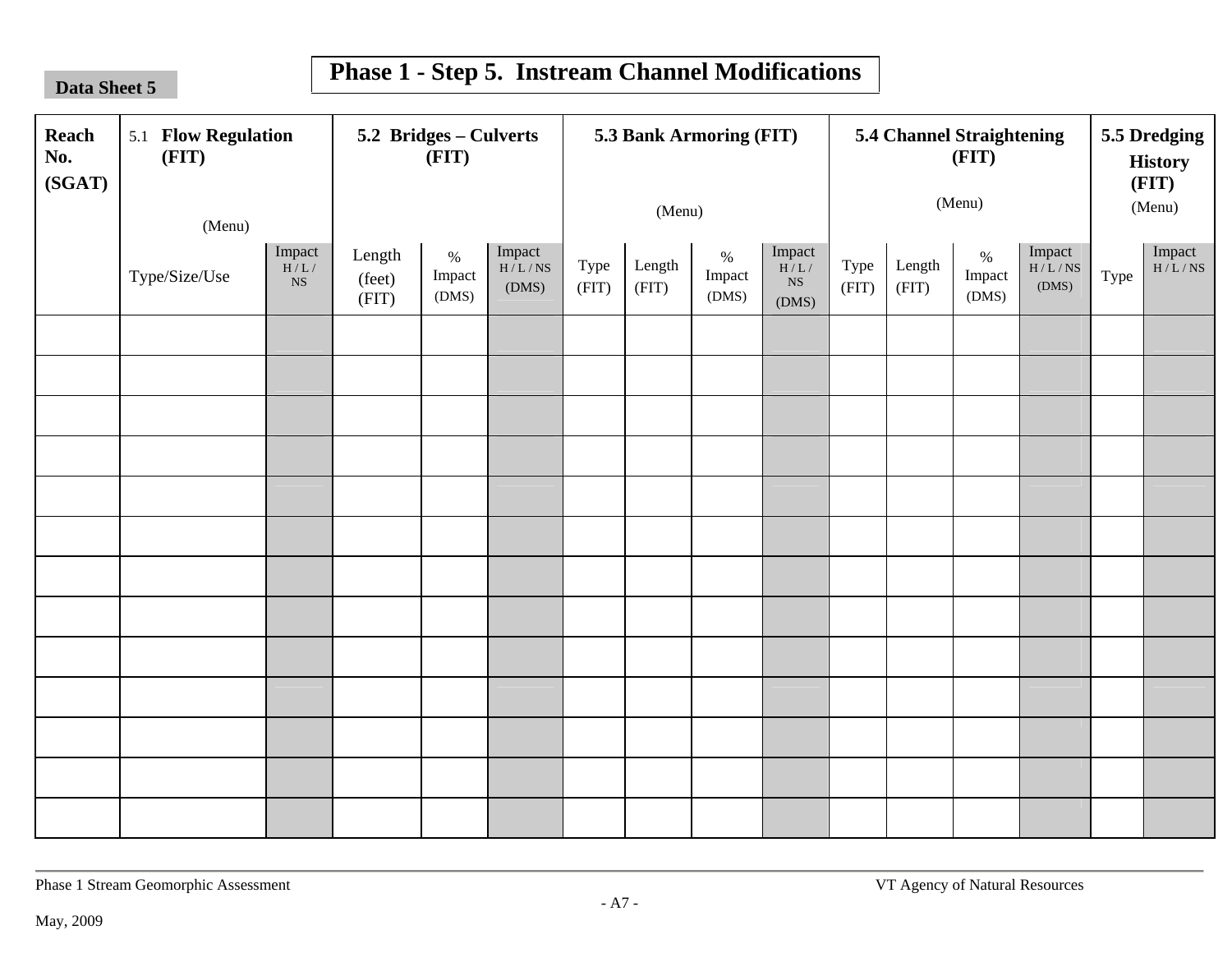## **Phase 1 - Step 6. Floodplain Modifications and Planform Changes**

## **Data Sheet 6**

| Reach<br>No. | <b>Roads</b><br>(RIT) | 6.1 Berms $\&$                |                                       |                                | <b>6.2 River Corridor</b><br><b>Development</b> |                                           |      | <b>6.3 Depositional</b><br><b>Features</b> | <b>6.4 Meander</b><br><b>Migration</b> |                  |               | 6.5 Meander        | Width Ratio (B/Wbkf)      | 6.6 Wavelength<br>Ratio (Lm/Wbkf) |             |                           |
|--------------|-----------------------|-------------------------------|---------------------------------------|--------------------------------|-------------------------------------------------|-------------------------------------------|------|--------------------------------------------|----------------------------------------|------------------|---------------|--------------------|---------------------------|-----------------------------------|-------------|---------------------------|
| (SGAT)       | One<br>Bank<br>(FIT)  | Both<br><b>Banks</b><br>(DMS) | $\%$ &<br>Impact<br>H/L/<br><b>NS</b> | One<br>Bank<br>(feet)<br>(FIT) | Both<br><b>Banks</b><br>(feet)<br>(FIT)         | $\%$ &<br>Impact<br>$\rm H/L/NS$<br>(DMS) | Type | Impact<br>H/L/NS                           | Type                                   | Impact<br>H/L/NS | Belt<br>Width | <b>MW</b><br>Ratio | Impact<br>H/L/NS<br>(DMS) | Wave<br>Length                    | WL<br>Ratio | Impact<br>H/L/NS<br>(DMS) |
|              |                       |                               |                                       |                                |                                                 |                                           |      |                                            |                                        |                  |               |                    |                           |                                   |             |                           |
|              |                       |                               |                                       |                                |                                                 |                                           |      |                                            |                                        |                  |               |                    |                           |                                   |             |                           |
|              |                       |                               |                                       |                                |                                                 |                                           |      |                                            |                                        |                  |               |                    |                           |                                   |             |                           |
|              |                       |                               |                                       |                                |                                                 |                                           |      |                                            |                                        |                  |               |                    |                           |                                   |             |                           |
|              |                       |                               |                                       |                                |                                                 |                                           |      |                                            |                                        |                  |               |                    |                           |                                   |             |                           |
|              |                       |                               |                                       |                                |                                                 |                                           |      |                                            |                                        |                  |               |                    |                           |                                   |             |                           |
|              |                       |                               |                                       |                                |                                                 |                                           |      |                                            |                                        |                  |               |                    |                           |                                   |             |                           |
|              |                       |                               |                                       |                                |                                                 |                                           |      |                                            |                                        |                  |               |                    |                           |                                   |             |                           |
|              |                       |                               |                                       |                                |                                                 |                                           |      |                                            |                                        |                  |               |                    |                           |                                   |             |                           |
|              |                       |                               |                                       |                                |                                                 |                                           |      |                                            |                                        |                  |               |                    |                           |                                   |             |                           |
|              |                       |                               |                                       |                                |                                                 |                                           |      |                                            |                                        |                  |               |                    |                           |                                   |             |                           |
|              |                       |                               |                                       |                                |                                                 |                                           |      |                                            |                                        |                  |               |                    |                           |                                   |             |                           |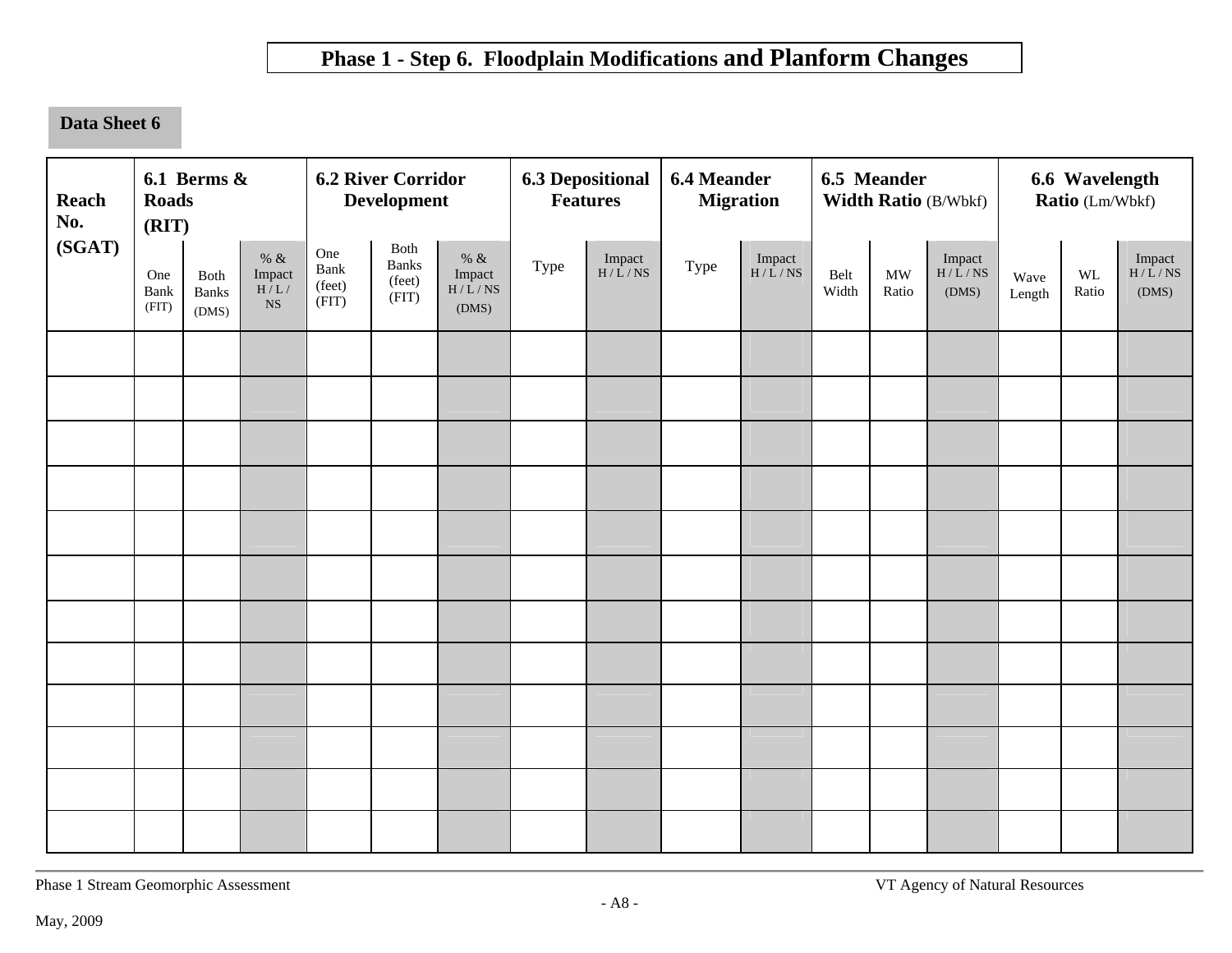| Reach No.<br>(SGAT) |                    | 7.1 Bank Erosion / Bank Height |                  |                | 7.2 Ice & Debris Jam<br><b>Potential</b> | <b>Comments</b> |
|---------------------|--------------------|--------------------------------|------------------|----------------|------------------------------------------|-----------------|
|                     | Erosion<br>(H/L/N) | <b>Bank Height</b><br>(H/M/L)  | Impact<br>H/L/NS | Type<br>(Menu) | Impact<br>H/L/NS                         |                 |
|                     |                    |                                |                  |                |                                          |                 |
|                     |                    |                                |                  |                |                                          |                 |
|                     |                    |                                |                  |                |                                          |                 |
|                     |                    |                                |                  |                |                                          |                 |
|                     |                    |                                |                  |                |                                          |                 |
|                     |                    |                                |                  |                |                                          |                 |
|                     |                    |                                |                  |                |                                          |                 |
|                     |                    |                                |                  |                |                                          |                 |
|                     |                    |                                |                  |                |                                          |                 |
|                     |                    |                                |                  |                |                                          |                 |
|                     |                    |                                |                  |                |                                          |                 |
|                     |                    |                                |                  |                |                                          |                 |
|                     |                    |                                |                  |                |                                          |                 |
|                     |                    |                                |                  |                |                                          |                 |
|                     |                    |                                |                  |                |                                          |                 |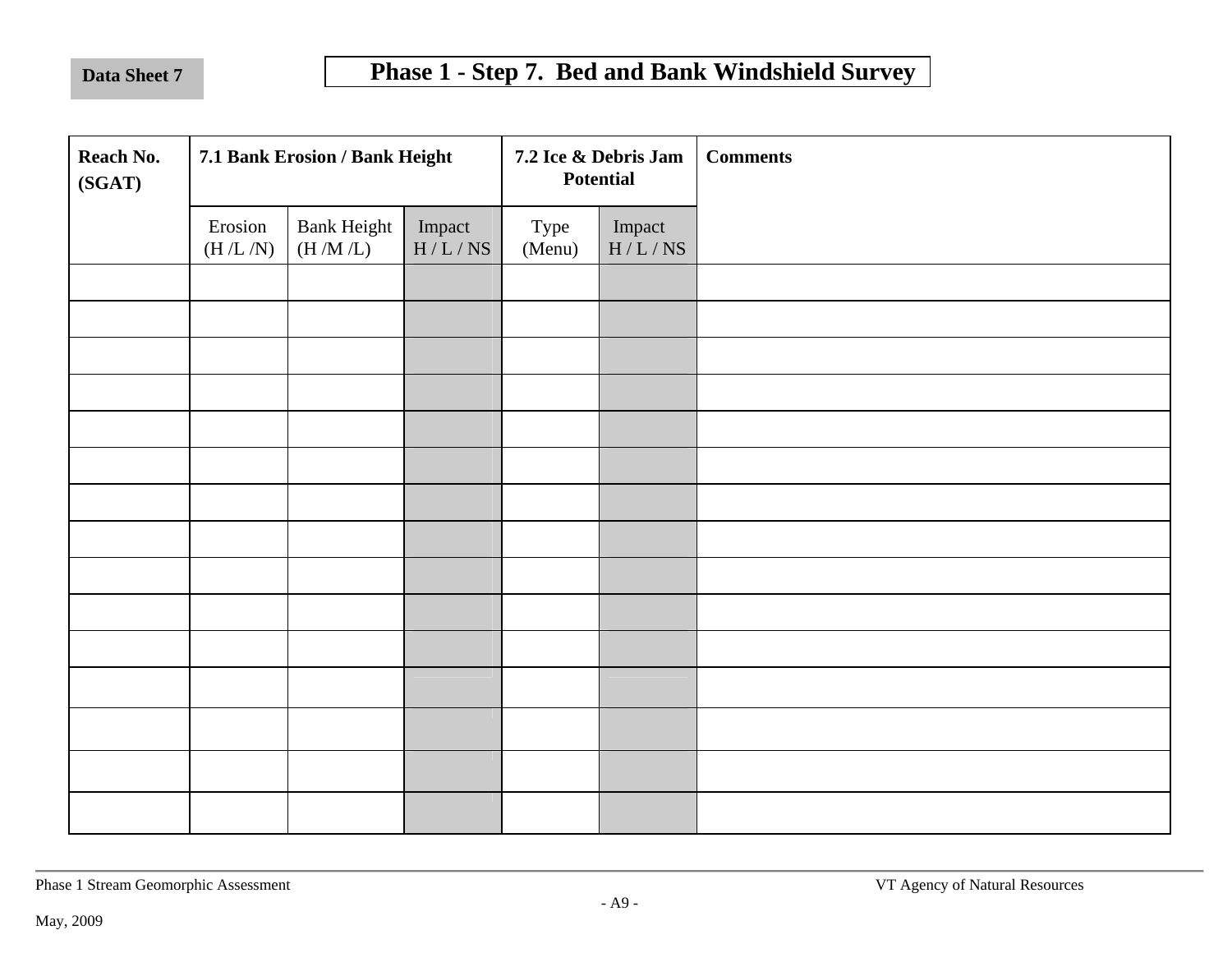# **Data Sheet 8 Phase 1 - Step 8. Stream And Watershed Impact Rating**

|              |                              |                                |                               |                           |                                   |                          |                                | 8.1                       |                              | (DMS)                              |                             |                                  |                       |                         |                      |                                |                                | 8.2                                    | 8.3                        |
|--------------|------------------------------|--------------------------------|-------------------------------|---------------------------|-----------------------------------|--------------------------|--------------------------------|---------------------------|------------------------------|------------------------------------|-----------------------------|----------------------------------|-----------------------|-------------------------|----------------------|--------------------------------|--------------------------------|----------------------------------------|----------------------------|
| Reach<br>No. | <b>Stream</b><br><b>Type</b> | 4.1 Watershed Land Use / Cover | 4.2 Corridor Land Use / Cover | 4.3 Riparian Buffer Width | 5.1 Flow Regulation / Withdrawals | 5.2 Bridges and Culverts | 5.3 Bank Armoring / Revetments | 5.4 Channel Straightening | 5.5 Dredging / Gravel Mining | 6.1 Berms, Roads, Railroads, Paths | 6.2 Floodplain Developments | <b>6.3 Depositional Features</b> | 6.4 Meander Migration | 6.5 Meander Width Ratio | 6.6 Wavelength Ratio | 7.1 Bank Erosion / Bank Height | 7.2 Ice / Debris Jam Potential | <b>Total</b><br>Impact<br><b>Score</b> | Priority<br><b>Ranking</b> |
|              |                              |                                |                               |                           |                                   |                          |                                |                           |                              |                                    |                             |                                  |                       |                         |                      |                                |                                |                                        |                            |
|              |                              |                                |                               |                           |                                   |                          |                                |                           |                              |                                    |                             |                                  |                       |                         |                      |                                |                                |                                        |                            |
|              |                              |                                |                               |                           |                                   |                          |                                |                           |                              |                                    |                             |                                  |                       |                         |                      |                                |                                |                                        |                            |
|              |                              |                                |                               |                           |                                   |                          |                                |                           |                              |                                    |                             |                                  |                       |                         |                      |                                |                                |                                        |                            |
|              |                              |                                |                               |                           |                                   |                          |                                |                           |                              |                                    |                             |                                  |                       |                         |                      |                                |                                |                                        |                            |
|              |                              |                                |                               |                           |                                   |                          |                                |                           |                              |                                    |                             |                                  |                       |                         |                      |                                |                                |                                        |                            |
|              |                              |                                |                               |                           |                                   |                          |                                |                           |                              |                                    |                             |                                  |                       |                         |                      |                                |                                |                                        |                            |
|              |                              |                                |                               |                           |                                   |                          |                                |                           |                              |                                    |                             |                                  |                       |                         |                      |                                |                                |                                        |                            |
|              |                              |                                |                               |                           |                                   |                          |                                |                           |                              |                                    |                             |                                  |                       |                         |                      |                                |                                |                                        |                            |
|              |                              |                                |                               |                           |                                   |                          |                                |                           |                              |                                    |                             |                                  |                       |                         |                      |                                |                                |                                        |                            |
|              |                              |                                |                               |                           |                                   |                          |                                |                           |                              |                                    |                             |                                  |                       |                         |                      |                                |                                |                                        |                            |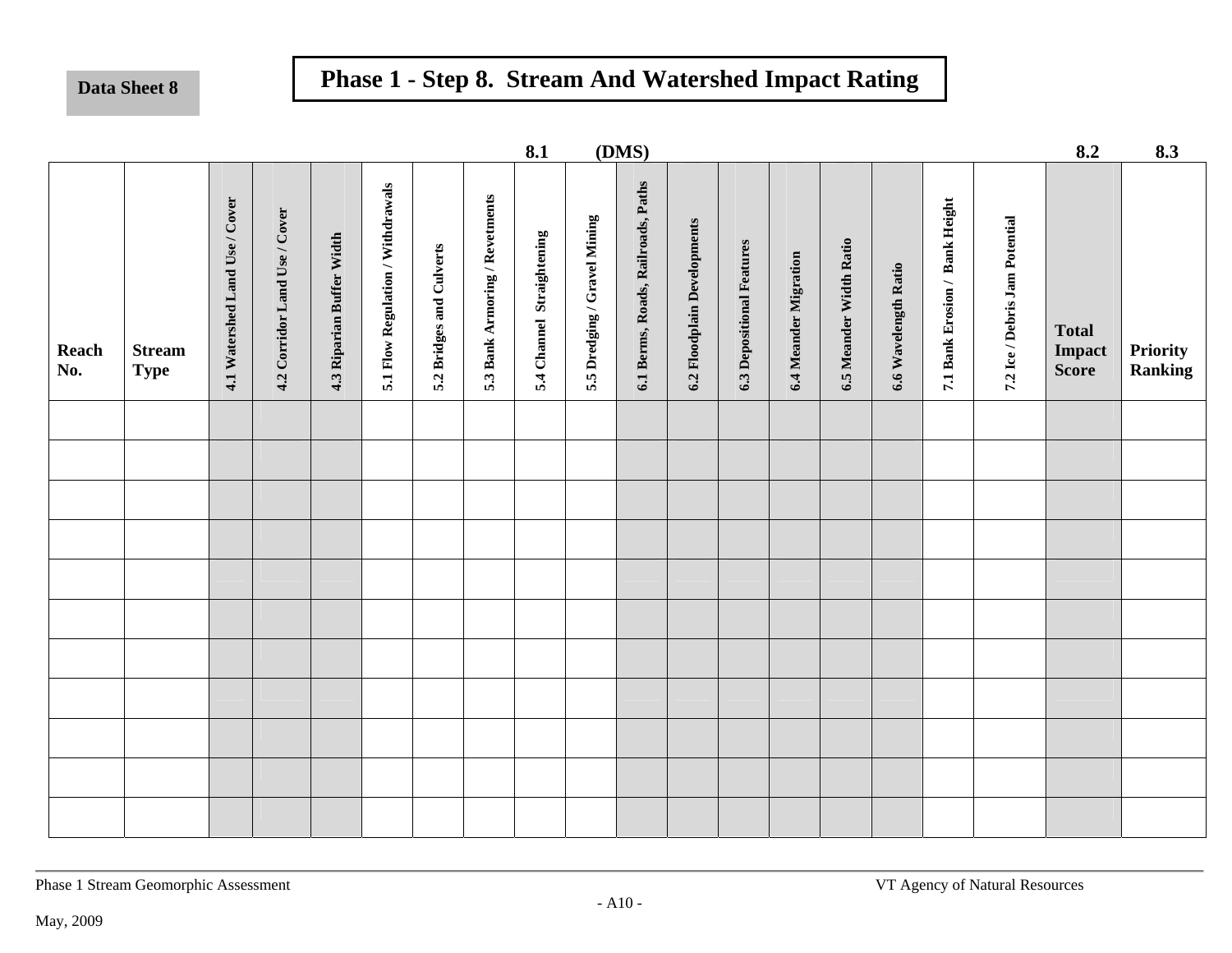# **Phase 1 - Step 9. Geomorphic Condition Evaluation**

| Reach No. | <b>Stream Type</b> |                     | 9.1 Channel Adjustment Process        | 9.2 Reach Condition | 9.3 Reach Sensitivity |
|-----------|--------------------|---------------------|---------------------------------------|---------------------|-----------------------|
|           |                    | Adjustment<br>(DMS) | <b>Concurrent Adjustment</b><br>(DMS) | (DMS)               | 9.4 (DMS)             |
|           |                    |                     |                                       |                     |                       |
|           |                    |                     |                                       |                     |                       |
|           |                    |                     |                                       |                     |                       |
|           |                    |                     |                                       |                     |                       |
|           |                    |                     |                                       |                     |                       |
|           |                    |                     |                                       |                     |                       |
|           |                    |                     |                                       |                     |                       |
|           |                    |                     |                                       |                     |                       |
|           |                    |                     |                                       |                     |                       |
|           |                    |                     |                                       |                     |                       |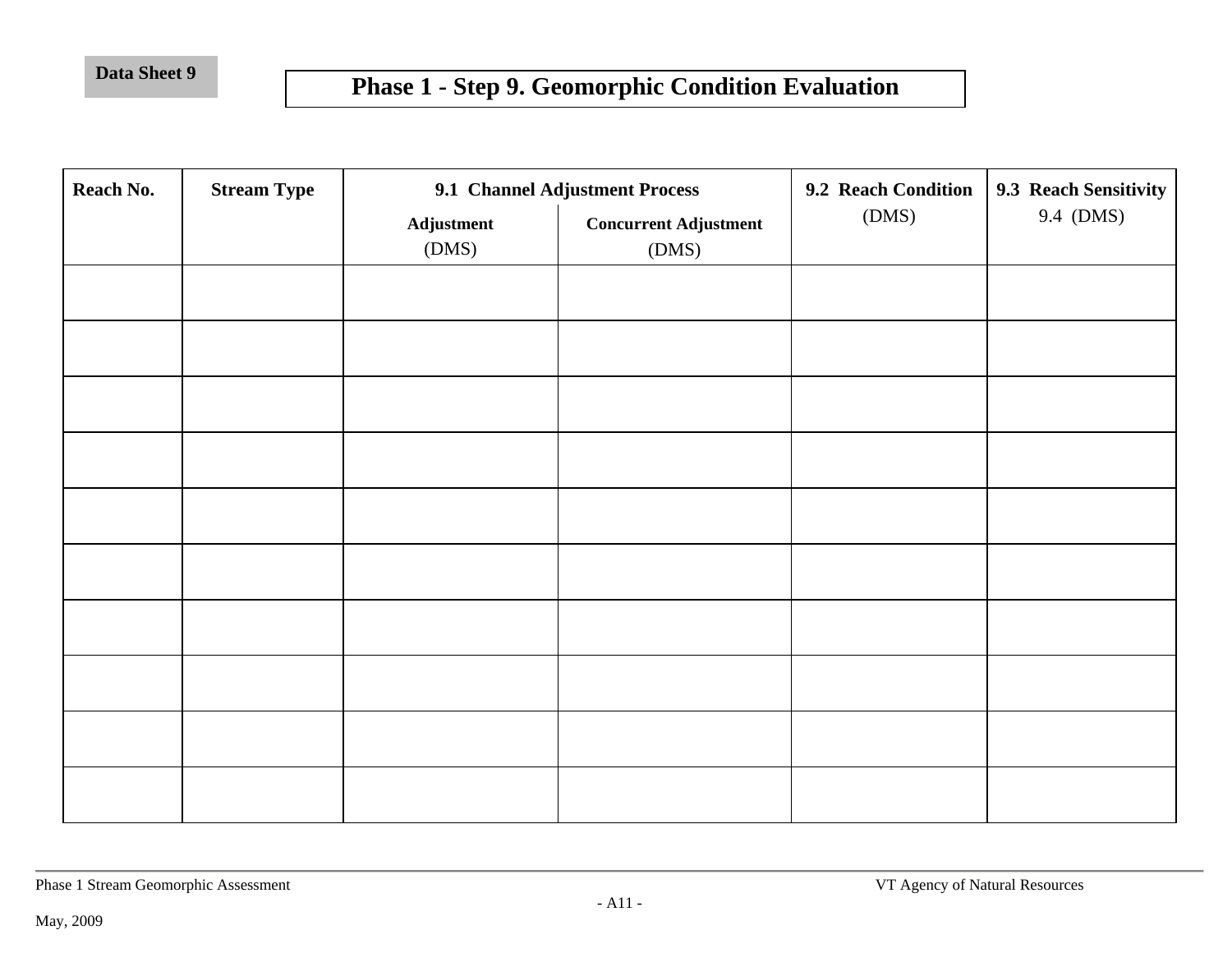# **Phase 1 – Quality Assurance Report**

| <b>ANR Team Leader:</b>                        | Stream Name: 2008                                                                                                        |                                                         |                                 |                               |                                                                                                                                                                     |                                                         | Watershed: Date: Date:<br>Organization /Agency: |
|------------------------------------------------|--------------------------------------------------------------------------------------------------------------------------|---------------------------------------------------------|---------------------------------|-------------------------------|---------------------------------------------------------------------------------------------------------------------------------------------------------------------|---------------------------------------------------------|-------------------------------------------------|
| assessment team.                               | Check one or more boxes to<br>indicate the types of ANR<br>sponsored training received by<br>one or more members of your | Phase 1<br><b>SGAT</b><br>QA                            |                                 | Other protocols used:         | Windshield Orientation Survey completed<br>Reach Breaks reviewed by trained team member for consistency<br>ANR SGA Handbook Protocols and Database used exclusively |                                                         |                                                 |
| <b>Phase 1</b><br><b>Step</b><br><b>Number</b> | <b>Tool Used to</b><br><b>Collect Data</b>                                                                               | Confidence<br>Level                                     | <b>Date</b><br><b>Completed</b> | <b>Date</b><br><b>Updated</b> | Date of Local<br><b>QA Team</b><br><b>Review</b>                                                                                                                    | <b>Date of State</b><br><b>QA Team</b><br><b>Review</b> | <b>Comments</b>                                 |
| Step 1                                         |                                                                                                                          | Low to Moderate<br>Moderate<br>Moderate to High<br>High |                                 |                               |                                                                                                                                                                     |                                                         |                                                 |
| Step 2                                         |                                                                                                                          | Low to Moderate<br>Moderate<br>Moderate to High<br>High |                                 |                               |                                                                                                                                                                     |                                                         |                                                 |
| Step 3                                         |                                                                                                                          | Low to Moderate<br>Moderate<br>Moderate to High<br>High |                                 |                               |                                                                                                                                                                     |                                                         |                                                 |
| Step 4                                         |                                                                                                                          | Low to Moderate<br>Moderate<br>Moderate to High<br>High |                                 |                               |                                                                                                                                                                     |                                                         |                                                 |
| Step 5                                         |                                                                                                                          | Low to Moderate<br>Moderate<br>Moderate to High<br>High |                                 |                               |                                                                                                                                                                     |                                                         |                                                 |
| Step 6                                         |                                                                                                                          | Low to Moderate<br>Moderate<br>Moderate to High<br>High |                                 |                               |                                                                                                                                                                     |                                                         |                                                 |
| Step 7                                         |                                                                                                                          | Low to Moderate<br>Moderate<br>Moderate to High<br>High |                                 |                               |                                                                                                                                                                     |                                                         |                                                 |
| Step $8/9$                                     |                                                                                                                          | Low to Moderate<br>Moderate<br>Moderate to High<br>High |                                 |                               |                                                                                                                                                                     |                                                         |                                                 |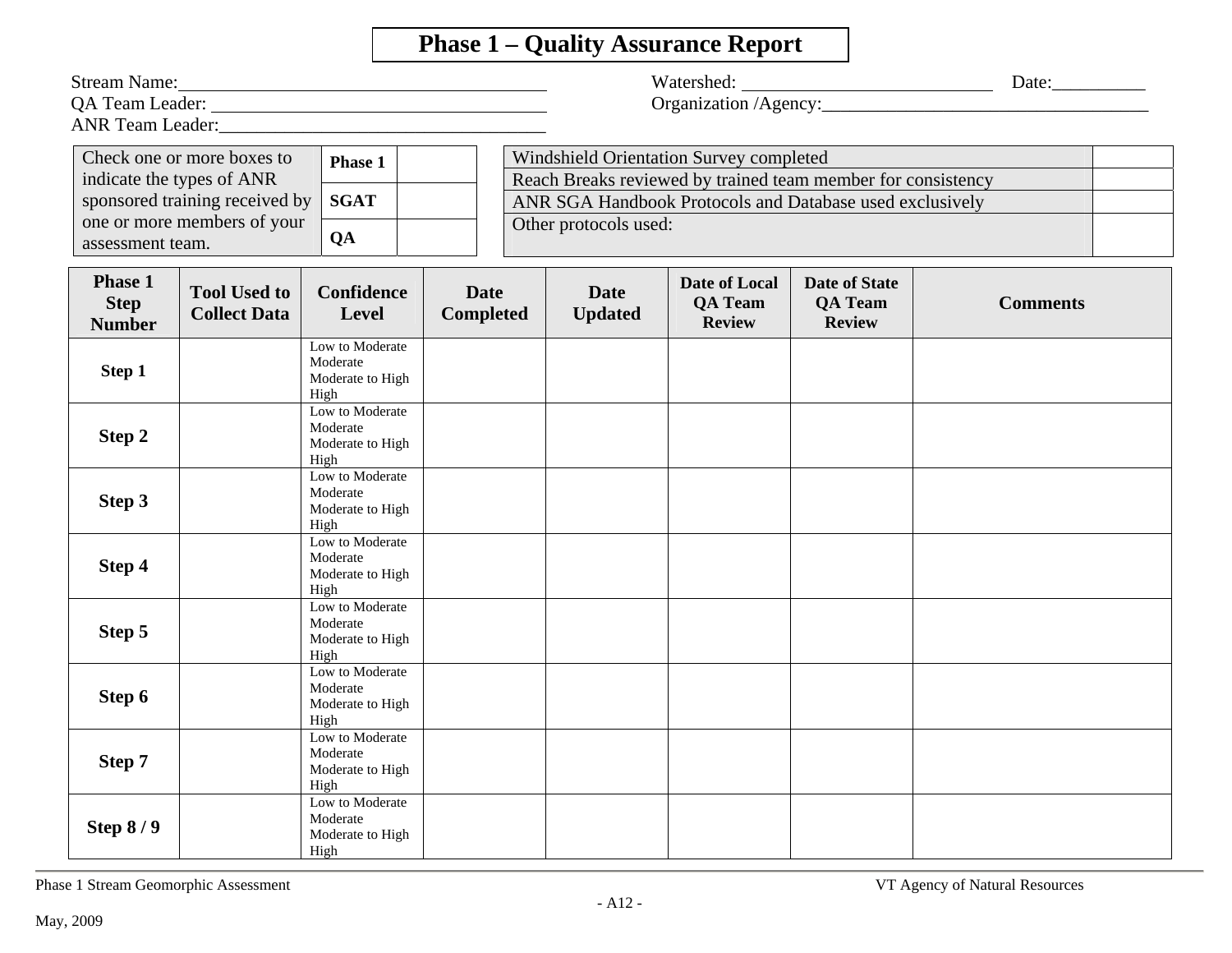## **Phase 1 – Meta Data Documentation**

|      |                                    |                                          | Date: |  |  |  |  |  |
|------|------------------------------------|------------------------------------------|-------|--|--|--|--|--|
|      | <b>Step Parameter Name</b>         | <b>Meta Data Options</b><br>(Circle One) |       |  |  |  |  |  |
| 0.1  | <b>Reach breaks</b>                | $1:24K$ topos                            |       |  |  |  |  |  |
|      |                                    | 1:24K topos, 1:5K NHD                    |       |  |  |  |  |  |
|      |                                    | 1:24K DEM                                |       |  |  |  |  |  |
| 0.2  | Watershed delineations             | $1:24K$ topos, $1:5K$ NHD                |       |  |  |  |  |  |
|      |                                    | $1:5K$ DEM                               |       |  |  |  |  |  |
|      |                                    | $1:24K$ topos                            |       |  |  |  |  |  |
| 0.3  | Valley walls                       | 1:24K topos, SG data                     |       |  |  |  |  |  |
|      |                                    | 1:24K topos, SG data, field obs.         |       |  |  |  |  |  |
|      |                                    | 1:24K topos, SG data, field - GPS        |       |  |  |  |  |  |
| 0.4  | Meander centerline                 | $1:24K$ topos, $1:5K$ NHD                |       |  |  |  |  |  |
| 1.2  | Towns that reaches are in          | $1:24K$ topos                            |       |  |  |  |  |  |
|      |                                    | <b>SGAT</b> automated                    |       |  |  |  |  |  |
| 1.3  | Latitude and Longitude             | <b>SGAT</b> automated                    |       |  |  |  |  |  |
| 2.01 | Downstream and upstream elevations | $1:24K$ topos                            |       |  |  |  |  |  |
|      |                                    | <b>SGAT</b> automated                    |       |  |  |  |  |  |
| 2.02 | Valley length                      | 1:24K topos                              |       |  |  |  |  |  |
|      |                                    | 1:24K topos & 1:5K orthos                |       |  |  |  |  |  |
|      |                                    | <b>SGAT</b> automated                    |       |  |  |  |  |  |
| 2.04 | Channel length                     | Field - tape measure                     |       |  |  |  |  |  |
|      |                                    | Field - GPS                              |       |  |  |  |  |  |
|      |                                    | Field - survey                           |       |  |  |  |  |  |
|      |                                    | <b>HGC - SGAT Automated</b>              |       |  |  |  |  |  |
| 2.08 | Channel width                      | Field - range finder                     |       |  |  |  |  |  |
|      |                                    | Field - tape measure                     |       |  |  |  |  |  |
|      |                                    | Field - survey                           |       |  |  |  |  |  |

Stream Name: (DM

Phase 1 Stream Geomorphic Assessment VT Agency of Natural Resources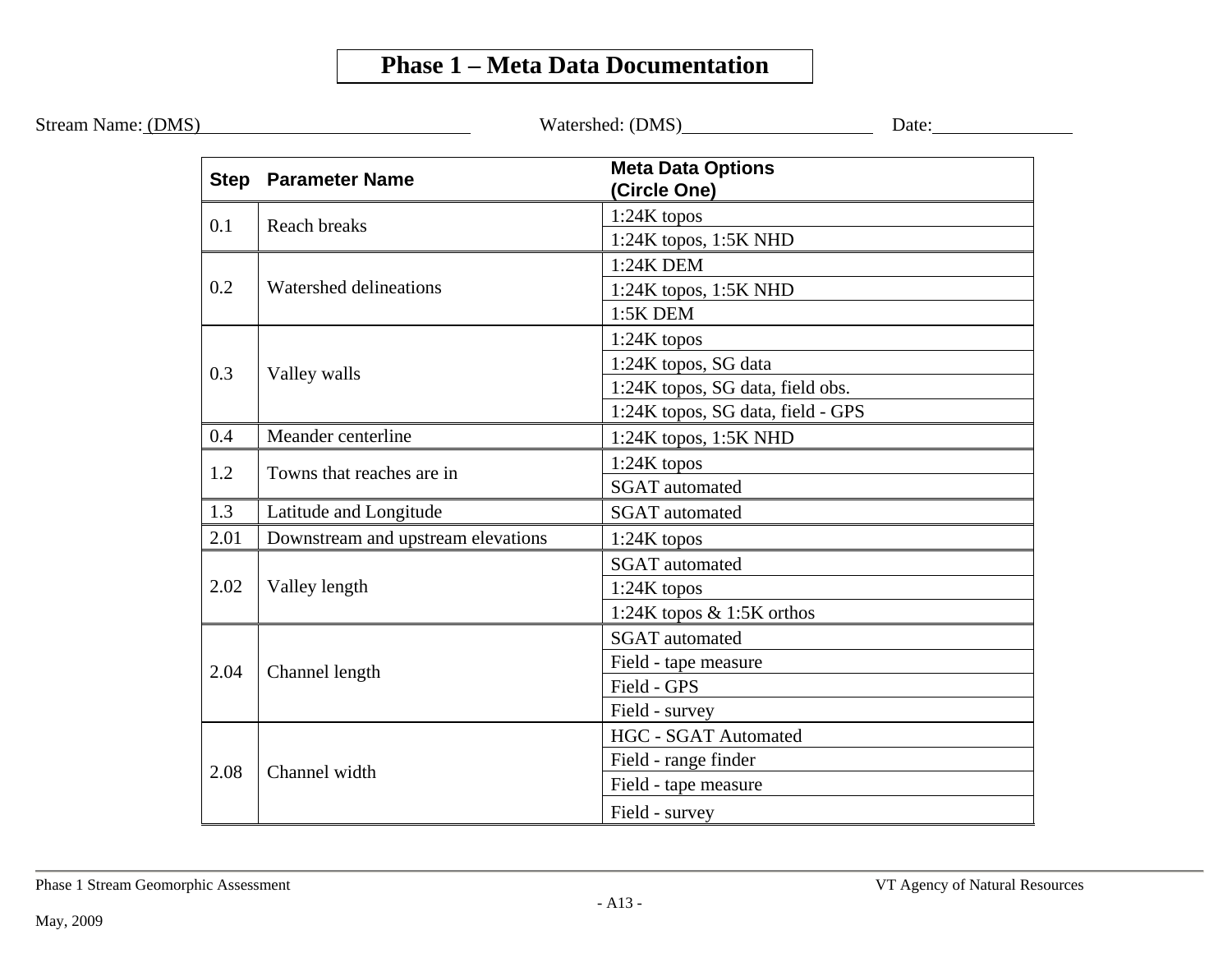| <b>Step</b> | <b>Parameter Name</b>                    | <b>Meta Data Options</b><br>(Circle One)      |  |  |
|-------------|------------------------------------------|-----------------------------------------------|--|--|
|             |                                          | <b>SGAT</b> automated                         |  |  |
| 2.09        | Valley width                             | 1:24K topos                                   |  |  |
|             |                                          | Field - range finder                          |  |  |
|             |                                          | Field - tape measure                          |  |  |
|             |                                          | $1:24K$ topos                                 |  |  |
| 2.10        | Confinement type                         | 1:24K topos, SG data                          |  |  |
|             |                                          | <b>Field observation</b>                      |  |  |
|             |                                          | Field - tape measure                          |  |  |
|             |                                          | $1:24K$ topos                                 |  |  |
| 2.11        | Stream type                              | Field observation                             |  |  |
|             |                                          | Cross-sections, pebble counts                 |  |  |
|             |                                          | Profile, cross-sections, pebble counts        |  |  |
|             | Alluvial fan                             | $1:24K$ topos                                 |  |  |
| 3.1         |                                          | 1:24K topos, SG data                          |  |  |
|             |                                          | 1:24K topos, SG data, geologic studies        |  |  |
|             |                                          | 1:24K topos, field obs.                       |  |  |
|             |                                          | $1:24K$ topos                                 |  |  |
| 3.2         | Grade controls                           | 1:24K topos, bedrock map                      |  |  |
|             |                                          | 1:24K topos, bedrock map, dam inventories     |  |  |
|             |                                          | 1:24K topos, field obs.                       |  |  |
|             |                                          | 1:24K topos                                   |  |  |
| 3.4         | Valley side slopes                       | 1:24K topos, soils slope data                 |  |  |
|             |                                          | 1:24K topos, field obs.                       |  |  |
| 3.5         | Corridor soil data                       | NRCS soil survey maps                         |  |  |
|             |                                          | 1:5K orthos (1970s)                           |  |  |
| 4.1         | Historic watershed land use - land cover | 1:5K orthos (1970s), old aerial photos, topos |  |  |
|             |                                          | Land use - land cover (1990s statewide)       |  |  |
|             |                                          | 1:5K orthos $(1970s)$                         |  |  |
| 4.2         | Historic corridor land use - land cover  | 1:5K orthos (1970s), old aerial photos, topos |  |  |
|             |                                          | Land use - land cover (1990s statewide)       |  |  |
|             |                                          | Digitial corridor land use - land cover       |  |  |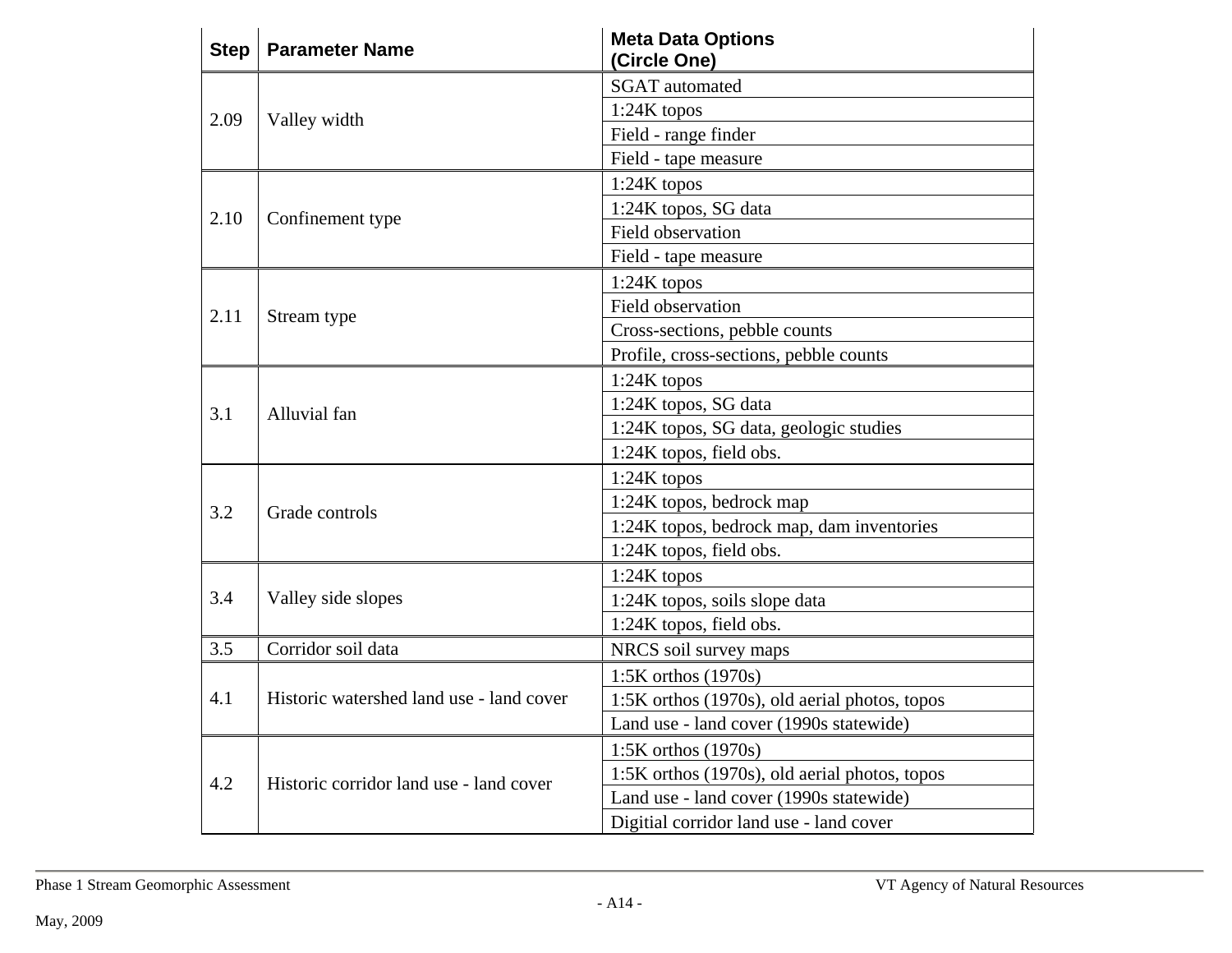| <b>Step</b> | <b>Parameter Name</b>                  | <b>Meta Data Options (Circle One)</b>               |  |  |
|-------------|----------------------------------------|-----------------------------------------------------|--|--|
|             |                                        | 1:5K orthos                                         |  |  |
| 4.3         | Riparian buffer width                  | Digitial corridor land use - land cover             |  |  |
|             |                                        | 1:5K orthos, recent coverages & photos, field obs.  |  |  |
|             |                                        | $1:24K$ topos, $1:5K$ NHD                           |  |  |
| 4.4         | Groundwater and small tributary inputs | 1:24K topos, 1:5K NHD, NWI maps                     |  |  |
|             |                                        | 1:5K NHD, NWI maps, field obs.                      |  |  |
|             |                                        | 1;24K topos, 1:5K NHD $&$ orthos                    |  |  |
| 5.1         | Flow regulations and water withdrawals | 1;24K topos, 1:5K NHD & orthos, files               |  |  |
|             |                                        | 1;24K topos, 1:5K NHD & orthos, files, field obs.   |  |  |
|             |                                        | 1;24K topos, 1:5K NHD & orthos                      |  |  |
| 5.2         | Bridges and culverts                   | 1;24K topos, 1:5K NHD & orthos, files               |  |  |
|             |                                        | 1;24K topos, 1:5K NHD & orthos, files, field obs.   |  |  |
|             | Bank armoring and revetments           | 1;24K topos $&$ orthos                              |  |  |
| 5.3         |                                        | 1;24K topos, orthos, files                          |  |  |
|             |                                        | 1;24K topos, orthos, files, field obs.              |  |  |
|             |                                        | 1;24K topos, 1:5K NHD $&$ orthos                    |  |  |
| 5.4         | Channel straightening                  | 1;24K topos, 1:5K NHD $\&$ orthos, files            |  |  |
|             |                                        | 1;24K topos, 1:5K NHD & orthos, files, field obs.   |  |  |
| 5.5         | Dredging and gravel mining history     | Interviews - DEC, NRCS                              |  |  |
|             |                                        | Interviews - DEC, NRCS, Towns, others               |  |  |
|             |                                        | $1:24K$ topos, $1:5K$ orthos                        |  |  |
| 6.1         | Berms and roads                        | 1:24K topos, 1:5K orthos, files                     |  |  |
|             |                                        | 1:24K topos, 1:5K orthos, files, field obs          |  |  |
|             |                                        | $1:24K$ topos, $1:5K$ orthos                        |  |  |
| 6.2         | River corridor development             | 1:24K topos, 1:5K orthos, files                     |  |  |
|             |                                        | 1:24K topos, 1:5K orthos, files, field obs          |  |  |
|             |                                        | 1:5K orthos                                         |  |  |
| 6.3         | <b>Depositional features</b>           | 1:5K orthos, other aerial photos                    |  |  |
|             |                                        | 1:5K orthos, field obs.                             |  |  |
|             |                                        | 1:5K orthos (1990s & 1970s)                         |  |  |
| 6.4         | Meander migration and channel avulsion | 1:5K orthos (1990s $\&$ 1970s), other aerial photos |  |  |
|             |                                        | 1:5K orthos (1990s & 1970s), field obs.             |  |  |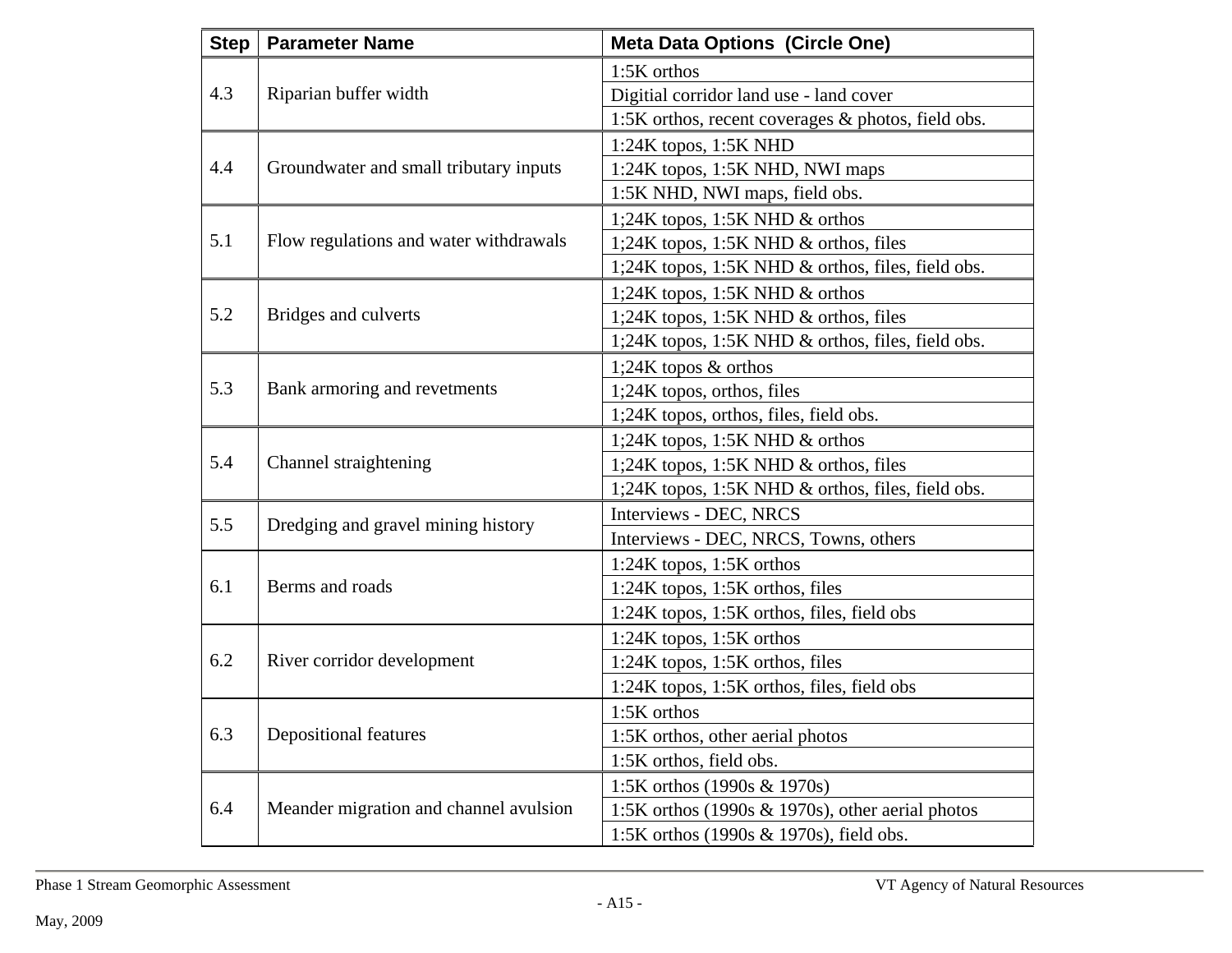| <b>Step</b> | <b>Parameter Name</b>             | <b>Meta Data Options</b><br>(Circle One)         |  |  |  |
|-------------|-----------------------------------|--------------------------------------------------|--|--|--|
| 6.5         | <b>Belt Width</b>                 | 1:5K NHM, 1:5K orthos                            |  |  |  |
|             |                                   | Field - survey                                   |  |  |  |
| 6.6         | Wavelength                        | 1:5K NHM, 1:5K orthos                            |  |  |  |
|             |                                   | Field - survey                                   |  |  |  |
|             |                                   | Preliminary estimate                             |  |  |  |
| 7.1         | Dominant bed form and material    | Field obs. at access point along reach           |  |  |  |
|             |                                   | Field obs. along entire reach                    |  |  |  |
|             |                                   | Field obs. and detailed notes along entire reach |  |  |  |
|             |                                   | Field obs. at access point along reach           |  |  |  |
| 7.2         | Bank erosion - relative magnitude | Field obs. along entire reach                    |  |  |  |
|             |                                   | Field obs. and detailed notes along entire reach |  |  |  |
|             |                                   | Field obs. at access point along reach           |  |  |  |
| 7.3         | Debris and ice jam potential      | Field obs. along entire reach                    |  |  |  |
|             |                                   | Field obs. and detailed notes along entire reach |  |  |  |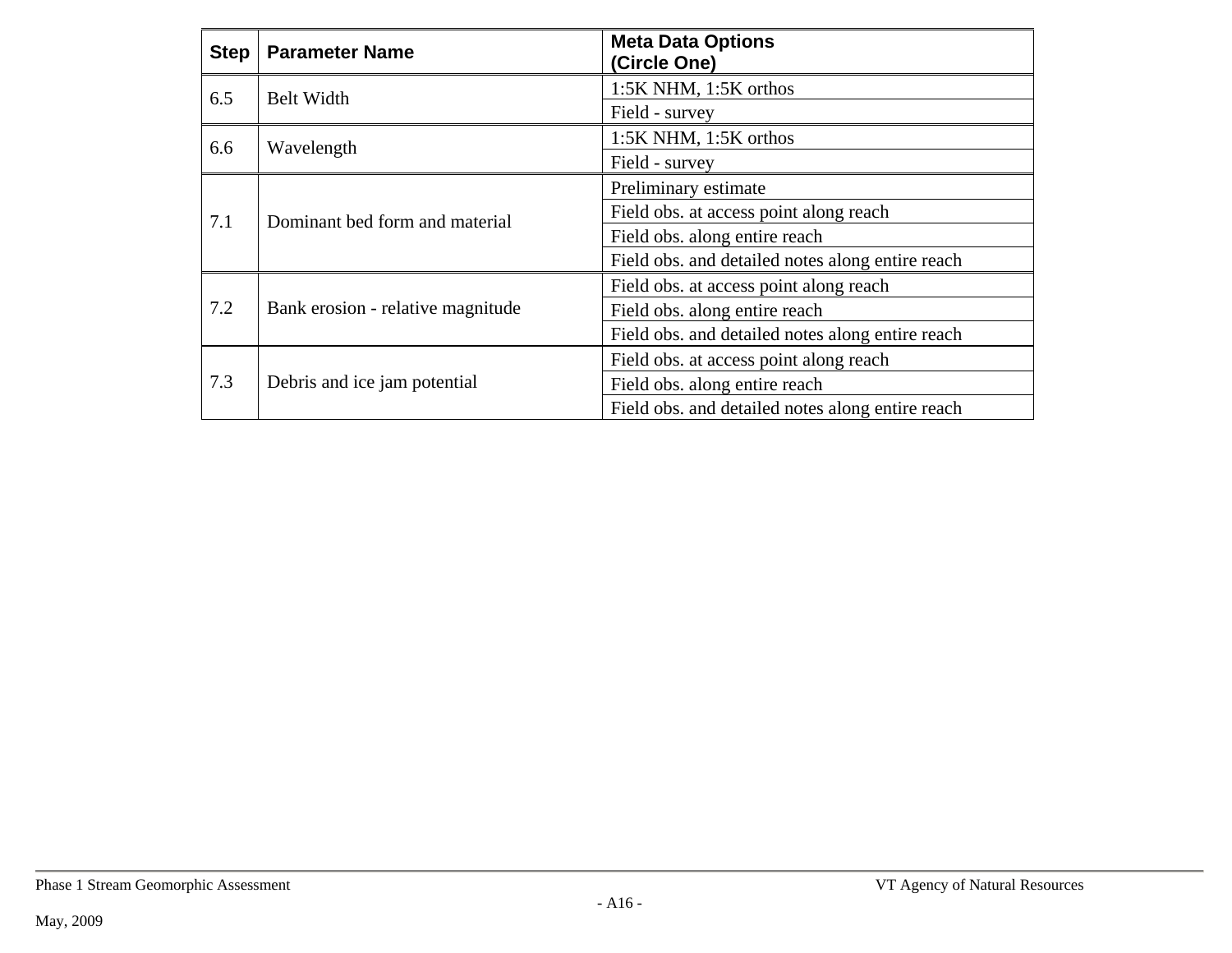## **Phase 1 Task Register 2005**

Watershed: Date:  $\Box$  Date:  $\Box$ 

Organization /Agency: a

| <b>Participant Contact Information</b> |                  |        |                        |  |  |  |
|----------------------------------------|------------------|--------|------------------------|--|--|--|
| Name (and Agency /Group)               | <b>Telephone</b> | E-Mail | <b>Mailing Address</b> |  |  |  |
|                                        |                  |        |                        |  |  |  |
|                                        |                  |        |                        |  |  |  |
|                                        |                  |        |                        |  |  |  |
|                                        |                  |        |                        |  |  |  |

| Task to get started (complete on a paper map first)         |                               |                 |                 |                |  |  |
|-------------------------------------------------------------|-------------------------------|-----------------|-----------------|----------------|--|--|
| <b>Task</b>                                                 | <b>Person completing task</b> | <b>Schedule</b> | <b>Comments</b> | Approx<br>time |  |  |
| Reach Break identification                                  |                               |                 |                 |                |  |  |
| Watershed delineation (reach sub-<br>watershed delineation) |                               |                 |                 |                |  |  |
| <b>Reach Numbering</b>                                      |                               |                 |                 |                |  |  |

| <b>Generate Arcview Themes needed to use SGAT:</b> See attached Phase 1 task document for details |                               |                 |                 |                |  |  |
|---------------------------------------------------------------------------------------------------|-------------------------------|-----------------|-----------------|----------------|--|--|
| <b>Task</b>                                                                                       | <b>Person completing task</b> | <b>Schedule</b> | <b>Comments</b> | Approx<br>time |  |  |
| 1) Watersheds,                                                                                    |                               |                 |                 |                |  |  |
| 2) Meander Centerline,                                                                            |                               |                 |                 |                |  |  |
| 3) Valley Walls                                                                                   |                               |                 |                 |                |  |  |
| <b>Upload Themes into DMS for QA review</b>                                                       |                               |                 |                 |                |  |  |

Phase 1 Stream Geomorphic Assessment **VT Agency of Natural Resources**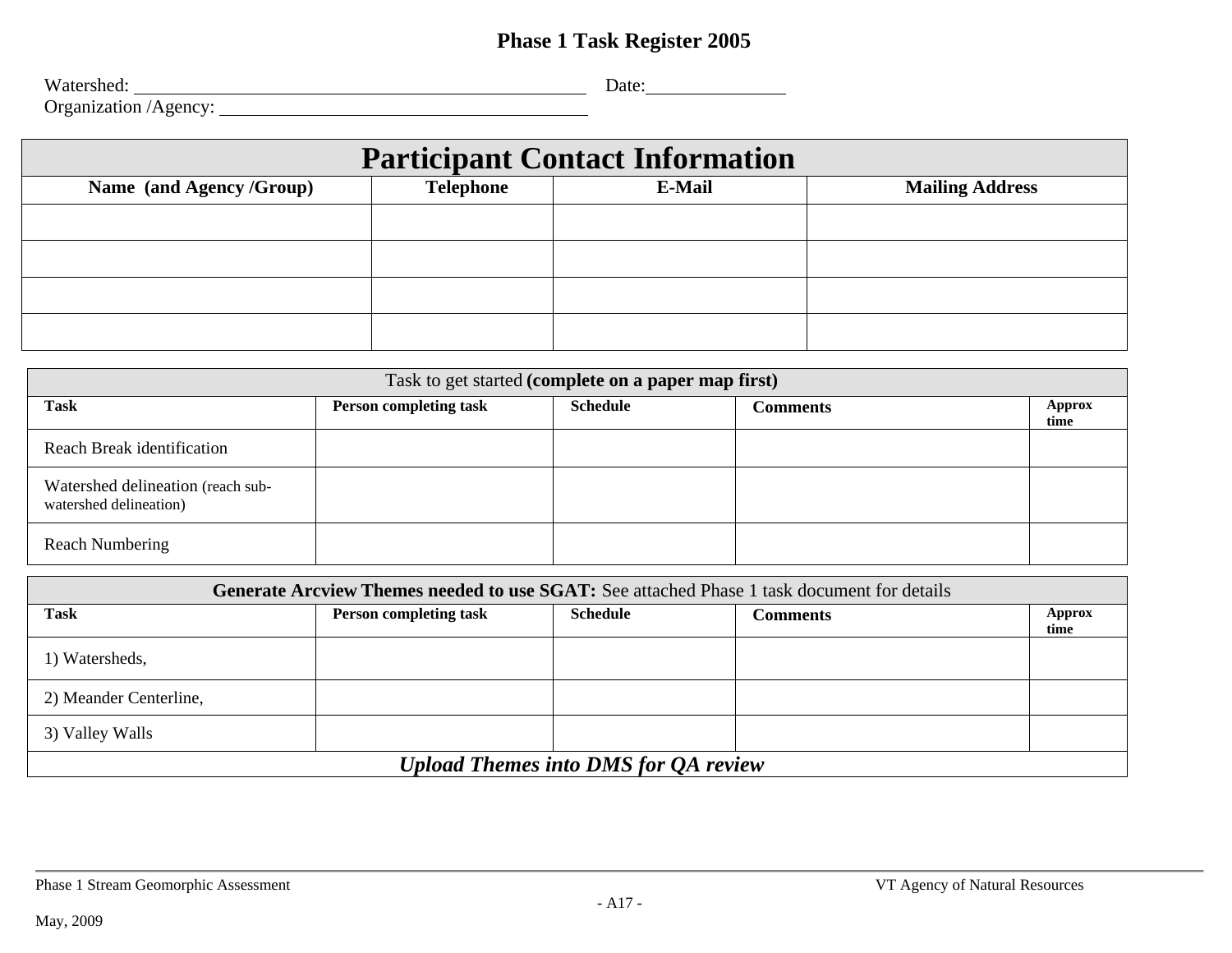| <b>SGAT</b> and Database Creation                                                                                                                                                                                                                                                                                                                                   |                               |                                         |                                                                                                     |                       |  |  |
|---------------------------------------------------------------------------------------------------------------------------------------------------------------------------------------------------------------------------------------------------------------------------------------------------------------------------------------------------------------------|-------------------------------|-----------------------------------------|-----------------------------------------------------------------------------------------------------|-----------------------|--|--|
| Phase 1 steps completed in full or part by SGAT: 1.3; 2.1, 2.2; 2.3; 2.4, 2.5, 2.6, 2.7, 2.8, 2.9, 2.10, 3.3, 3.5, 4.1, 4.2 (see attached document for details)                                                                                                                                                                                                     |                               |                                         |                                                                                                     |                       |  |  |
| <b>Task</b>                                                                                                                                                                                                                                                                                                                                                         | <b>Person completing task</b> | <b>Schedule</b>                         | <b>Comments</b>                                                                                     | <b>Approx</b><br>time |  |  |
| Run SGAT steps 1-10                                                                                                                                                                                                                                                                                                                                                 |                               |                                         |                                                                                                     |                       |  |  |
| Review reach data in step 10; enter<br>elevations; missing valley lengths and<br>widths; towns, orthos; topos, notes                                                                                                                                                                                                                                                |                               |                                         |                                                                                                     |                       |  |  |
| Export Step 10 table                                                                                                                                                                                                                                                                                                                                                |                               |                                         |                                                                                                     |                       |  |  |
| Run SGAT steps 11-14 for soils and lulc (see note below)                                                                                                                                                                                                                                                                                                            |                               |                                         |                                                                                                     |                       |  |  |
|                                                                                                                                                                                                                                                                                                                                                                     |                               |                                         | Parameters clipped in SGAT steps 11-14 for soils and lulc; with Appendix E corridor created in SGAT |                       |  |  |
|                                                                                                                                                                                                                                                                                                                                                                     |                               | and/or Watersheds created by user       |                                                                                                     |                       |  |  |
| Task / Phase 1 step #                                                                                                                                                                                                                                                                                                                                               | <b>Person completing task</b> | <b>Schedule</b>                         | <b>Comments</b>                                                                                     | <b>Approx</b><br>time |  |  |
| 3.3 – Geologic Material                                                                                                                                                                                                                                                                                                                                             |                               |                                         |                                                                                                     |                       |  |  |
| $3.5$ – Soils Characteristics                                                                                                                                                                                                                                                                                                                                       |                               |                                         |                                                                                                     |                       |  |  |
| 4.1 Watershed LuLc                                                                                                                                                                                                                                                                                                                                                  |                               |                                         |                                                                                                     |                       |  |  |
| $4.2$ – Corridor LuLc (this may be<br>more accurate to do with<br>orthophotographs)                                                                                                                                                                                                                                                                                 |                               |                                         |                                                                                                     |                       |  |  |
|                                                                                                                                                                                                                                                                                                                                                                     | $\bullet$                     | <b>Import tables from SGAT into DMS</b> |                                                                                                     |                       |  |  |
| Run QA check for each table                                                                                                                                                                                                                                                                                                                                         |                               |                                         |                                                                                                     |                       |  |  |
| To assist in steps outside of SGAT it can be useful to print out the reports, for each step and/or the "Data Entry Worksheet", from the database. This will<br>give the user tables with reach numbers in place for completion of the step. If using the "Data Entry Worksheet" simply fill in the step & parameters being<br>collected at the head of each column. |                               |                                         |                                                                                                     |                       |  |  |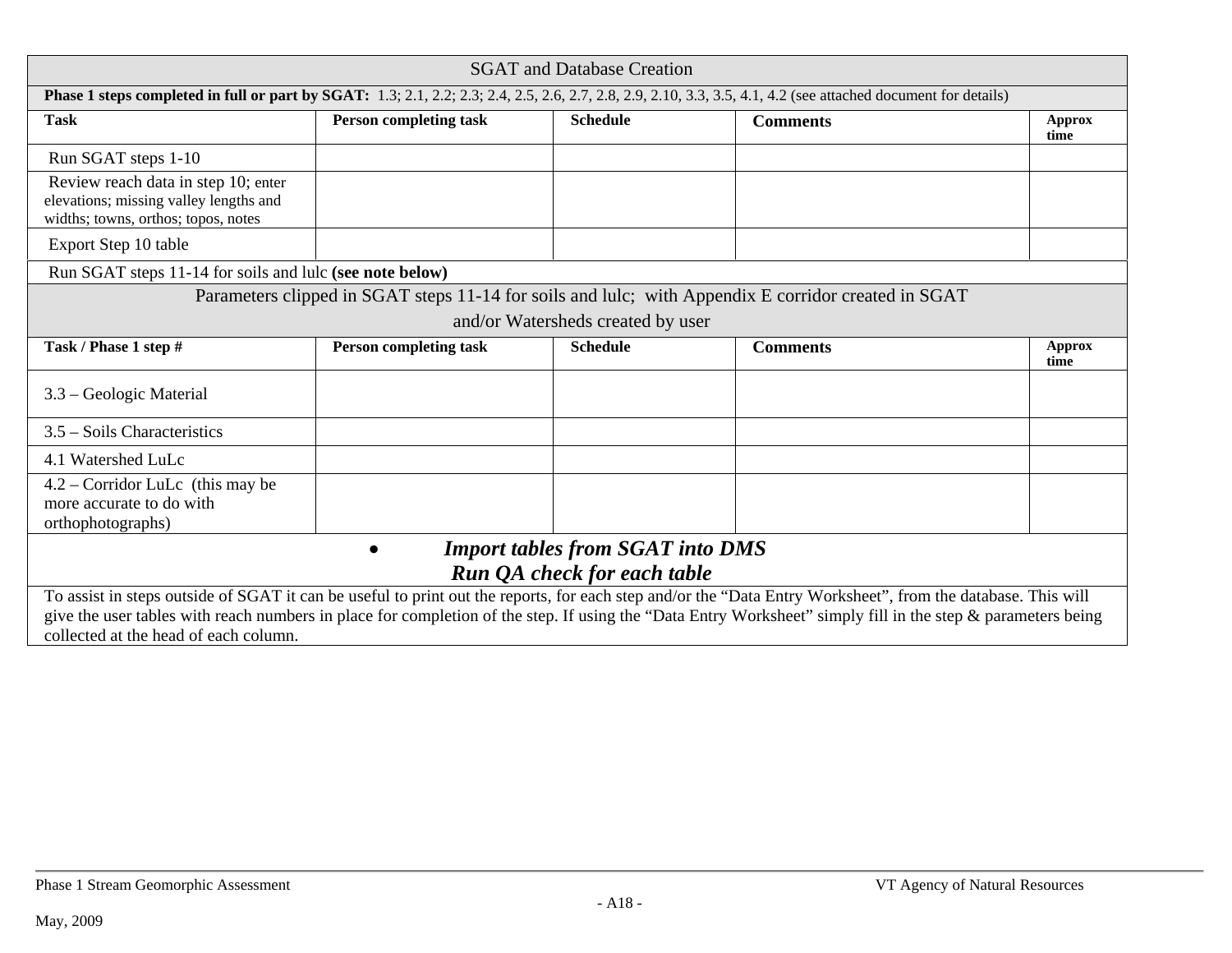| Steps done without SGAT or SGAT corridor delineation (use Appendix A worksheets to record the data) |                               |                                 |                                                                                                                                                                                                                                                                                                      |                |  |  |
|-----------------------------------------------------------------------------------------------------|-------------------------------|---------------------------------|------------------------------------------------------------------------------------------------------------------------------------------------------------------------------------------------------------------------------------------------------------------------------------------------------|----------------|--|--|
| Task / Phase 1 step #                                                                               | <b>Person completing task</b> | <b>Schedule</b>                 | <b>Comments</b>                                                                                                                                                                                                                                                                                      | Approx<br>time |  |  |
| 1.1– Reach Description                                                                              |                               |                                 |                                                                                                                                                                                                                                                                                                      |                |  |  |
| $1.2 - Town$                                                                                        |                               |                                 |                                                                                                                                                                                                                                                                                                      |                |  |  |
| $2.11 -$ Stream Type (steps 2.3 and<br>2.10 must be completed first)                                |                               |                                 |                                                                                                                                                                                                                                                                                                      |                |  |  |
|                                                                                                     |                               | $DMS - QA$ step to be completed |                                                                                                                                                                                                                                                                                                      |                |  |  |
| 3.1 - Alluvial Fan                                                                                  |                               |                                 |                                                                                                                                                                                                                                                                                                      |                |  |  |
| 3.2 – Grade Controls                                                                                |                               |                                 |                                                                                                                                                                                                                                                                                                      |                |  |  |
| 3.4 – Valley Side Slope                                                                             |                               |                                 |                                                                                                                                                                                                                                                                                                      |                |  |  |
| 4.3 – Riparian Buffer Width                                                                         |                               |                                 |                                                                                                                                                                                                                                                                                                      |                |  |  |
| 4.4 – Groundwater and Small<br><b>Tributary Input</b>                                               |                               |                                 |                                                                                                                                                                                                                                                                                                      |                |  |  |
| (see attached document for details)                                                                 |                               |                                 | For several parameters in Steps 5-7 it will be necessary to create, and/or modify current, GIS shapefiles. Steps 5.1, 5.3, 5.4, 6.1, 6.2, 6.5, 6.6,<br>7.2. The type of GIS layer suggested will be noted below, in the step. The Feature Indexing Tool (FIT) is required for steps 5.3, 5.4 and 6.1 |                |  |  |
| $5.1$ – Flow Regulations<br>(FIT – point theme)                                                     |                               |                                 |                                                                                                                                                                                                                                                                                                      |                |  |  |
| $5.2$ - Bridges<br>(FIT-line theme)                                                                 |                               |                                 |                                                                                                                                                                                                                                                                                                      |                |  |  |
| 5.3 – Bank Revetments<br>$(FIT - line theme)$                                                       |                               |                                 |                                                                                                                                                                                                                                                                                                      |                |  |  |
| 5.4 – Channel Modifications<br>(FIT-line theme)                                                     |                               |                                 |                                                                                                                                                                                                                                                                                                      |                |  |  |
| 5.5 – Dredging and Gravel Mining                                                                    |                               |                                 |                                                                                                                                                                                                                                                                                                      |                |  |  |
|                                                                                                     |                               |                                 | Steps 6.1 & 6.2 are done with Appendix E corridor (created by SGAT) and orthophotographs (use Appendix A worksheets to record the data)                                                                                                                                                              |                |  |  |
| 6.1 – Berms, Roads, Railroads, and<br>Improved Paths (FIT – line theme)                             |                               |                                 |                                                                                                                                                                                                                                                                                                      |                |  |  |
| 6.2 – River Corridor Development<br>$(FIT - line theme)$                                            |                               |                                 |                                                                                                                                                                                                                                                                                                      |                |  |  |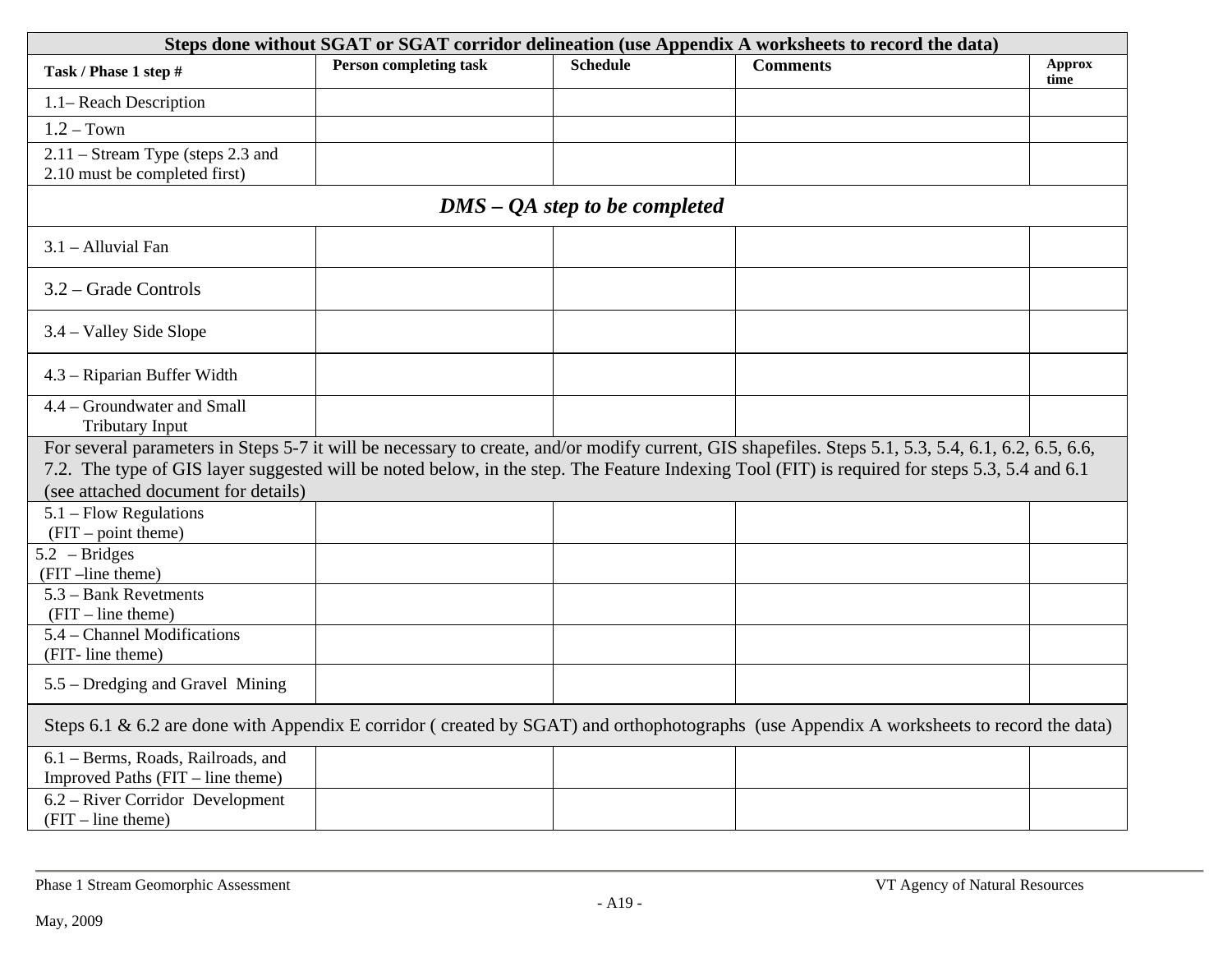| Con't - Steps done without SGAT or SGAT corridor delineation (use Appendix A worksheets to record the data) |                               |                                 |                 |                       |  |  |
|-------------------------------------------------------------------------------------------------------------|-------------------------------|---------------------------------|-----------------|-----------------------|--|--|
| Task / Phase 1 step #                                                                                       | <b>Person completing task</b> | <b>Schedule</b>                 | <b>Comments</b> | <b>Approx</b><br>time |  |  |
| 6.3 - Channel Bars                                                                                          |                               |                                 |                 |                       |  |  |
| 6.4 – Meander Migration                                                                                     |                               |                                 |                 |                       |  |  |
| 6.5 – Meander Width Ratio<br>$(GIS - line them)$                                                            |                               |                                 |                 |                       |  |  |
| 6.6 – Wavelength Ratio<br>$(GIS - line theme)$                                                              |                               |                                 |                 |                       |  |  |
| 7.1 - Dominant Bed Material                                                                                 |                               |                                 |                 |                       |  |  |
| 7.2 – Bank Erosion<br>$(FIT - line theme)$                                                                  |                               |                                 |                 |                       |  |  |
| 7.3 – Debris and Ice Jam<br>Potential                                                                       |                               |                                 |                 |                       |  |  |
|                                                                                                             |                               | $DMS - QA$ step to be completed |                 |                       |  |  |
| 8.1 – Impact Rating                                                                                         |                               |                                 |                 |                       |  |  |
| 8.2 – Priority Rating                                                                                       |                               |                                 |                 |                       |  |  |
| 9.1- Channel Adjustment<br>Process                                                                          |                               |                                 |                 |                       |  |  |
| 9.2- Reach Condition                                                                                        |                               |                                 |                 |                       |  |  |
| 9.3- Reach Sensitivity                                                                                      |                               |                                 |                 |                       |  |  |
| 10 - Like Reach Evaluation                                                                                  |                               |                                 |                 |                       |  |  |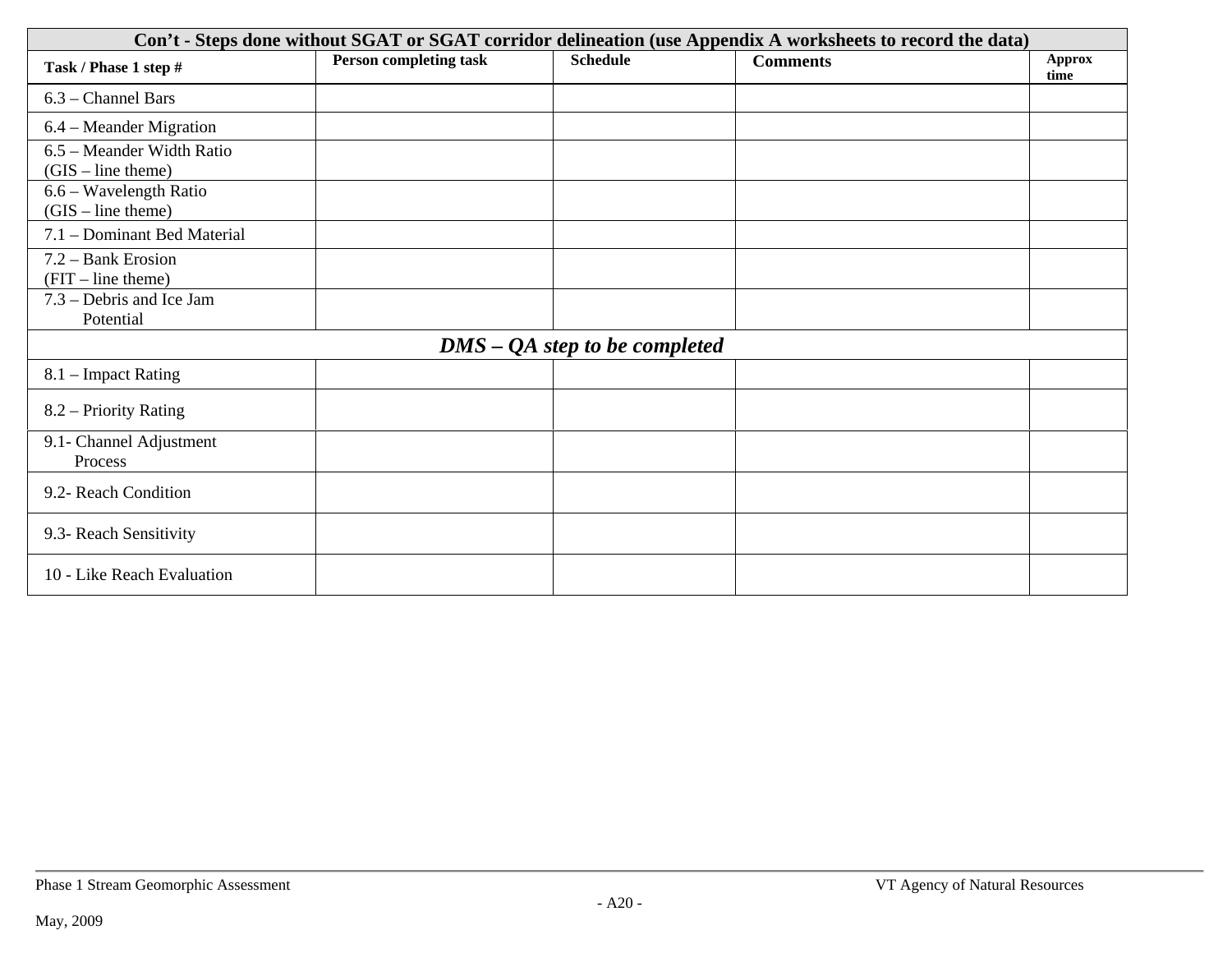## **Phase 1 Tasks 2005**

**It is very valuable, and recommended, to take the time to mark all reach breaks, draw all watersheds (reach sub-watersheds, as well as the overall watershed), and to label/number all reaches on a paper map before starting on the computer. This will provide a working map and will help those members of the team who may be completing steps not done on the computer.** 

#### **\* See protocols for details on collecting the data for all steps.**

#### **Task to get started**

- 1) Reach Break identification
- 2) Watershed delineation (reach sub-watershed delineation)
- 3) Reach Numbering

## **Step done totally or in part by SGAT:**

**\* Use the SGAT user manual for working through the program. Use the Phase 1 assessment handbook protocols for understanding and evaluating the information for each step listed below.** 

#### **The user must generate 3 ArcView themes;**

- **1) Watersheds,**
- **2) Meander Centerline, and**
- **3) Valley Walls**

**\* The user will also need the 1:5000 stream layer, digital NRCS soils maps, and the digital State-wide Land-use/Land-cover for their area/watershed (data can be obtained from VCGI's web site or by contacting them for a CD).** 

#### *1.3 – Latitude/Longitude*

• Completed for all reaches by SGAT

#### *2.1 – Elevation*

- User enters elevation, off the topographic map, for each reach point in Step 10 of SGAT)
- Note: If the user is unable to distinguish an elevation for the reach break, due to a long reach in a very low slope valley where there are no contour lines crossing the valley, the user may find it difficult to interpolate an elevation. For those reaches where no elevation change is distinguishable on the topographic map, the user can check (on the data sheet and in the database, not in SGAT) the "Gentle Gradient" descriptor for valley and channel slope.
- *2.2 Valley Length*
	- Completed by SGAT for reaches where valley wall polygon has been drawn {those reaches that are in Narrow, Broad, or Very Broad valleys}; for reaches in Semi-confined and Narrow-confined valleys, the user must measure the valley length and enter the data in Step 10 of SGAT)
- *2.3 Valley Slope*

• Calculated by SGAT for reaches where valley length and reach elevations have either been generated by SGAT or entered by the user in Step 10 of SGAT. *2.4-Channel Length*

- Completed for all reaches by SGAT
- *2.5 Channel Slope*
	- Calculated for all reaches by SGAT once elevations have been entered in SGAT Step 10

Phase 1 Stream Geomorphic Assessment VT Agency of Natural Resources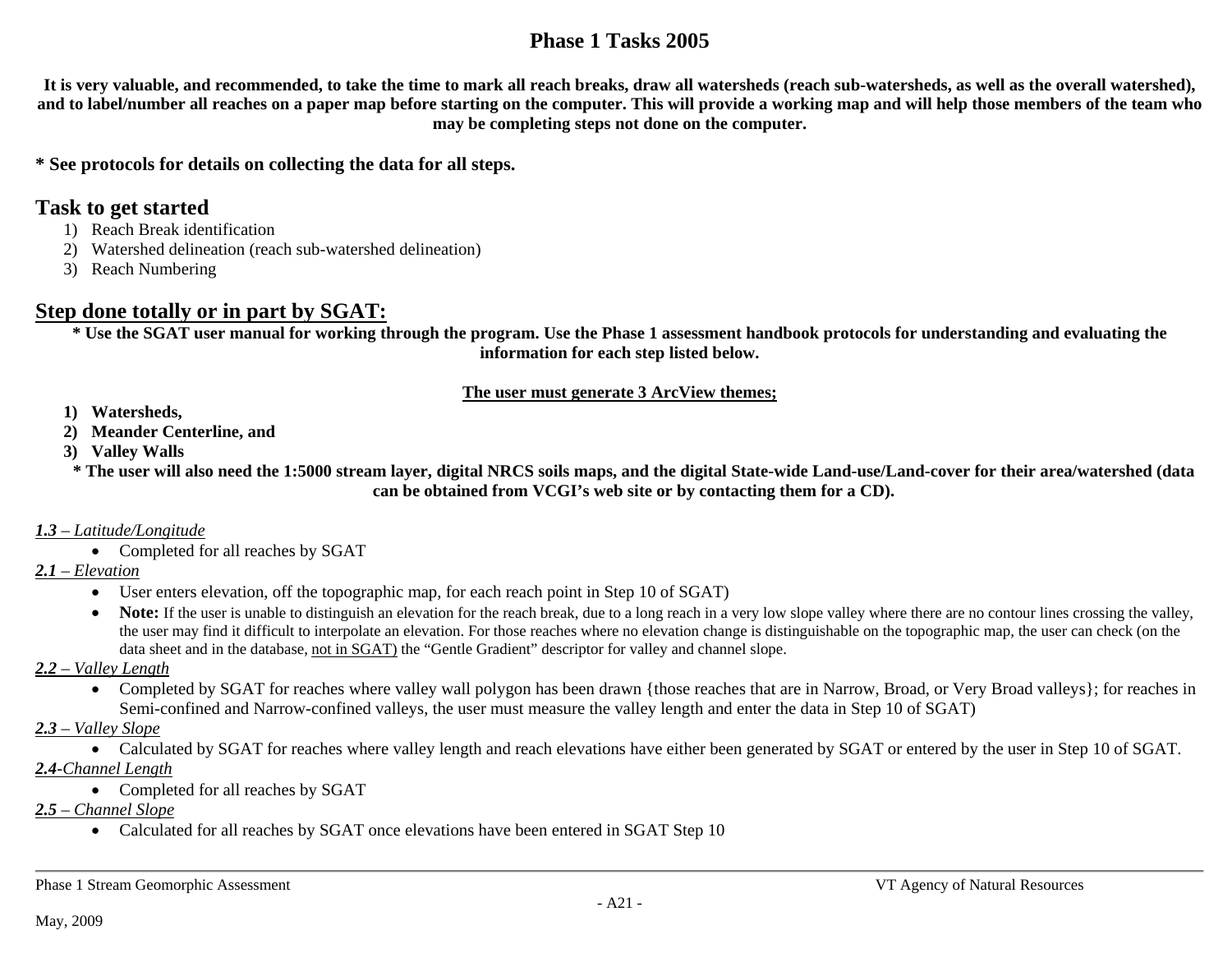#### *2.6 – Sinuosity*

Calculated for reaches where valley length is provided by either SGAT or entered by the user in SGAT Step 10.

#### *2.7 – Watershed Size*

• Calculated for all reaches by SGAT

#### *2.8 – Channel Width*

• Calculated, by SGAT, for all reaches

## *2.9 – Valley Width*

• Calculated, by SGAT, for only those reaches where a valley wall polygon has been drawn {typically, those reaches that are in Narrow, Broad, or Very Broad valleys}; the user may choose not to measure confined valley widths due to the inability to discern valley toes on the topographic map, so this parameter may be left blank for confined valleys. If the user measures a confined valley width ,the data can be entered in SGAT Step 10.

## *2.10 – Confinement*

• The confinement ratio will be calculated for those reaches where a valley wall polygon has been drawn {those reaches that are in Narrow, Broad, or Very Broad valleys}; if the user entered a valley width for a confined valley in SGAT Step10 then a ratio will be calculated by SGAT. The user will then choose a confinement type in the Phase 1-2 database. For those confined valleys, where no valley wall lines were drawn, use confinement type "1-SC" (semi-confined) as a default choice unless you are aware that the valley is "V" shaped and the stream is narrowly confined, then choose 1-NC.

\* SGAT will generate the Appendix E corridor (see Phase 1 handbook for details on the corridor used to determine the information for the following steps) *3.3 – Geologic Materials*

• Complete steps 11, 12, and 14 in SGAT

## *3.5 – Soils Characteristics*

- Complete steps 11, 12, and 14 in SGAT
- *4.1 Watershed Land Cover / Land Use*
	- Complete steps 11, 12, **13** and 14 in SGAT

## *4.2 – Corridor Land Cover / Land Use*

- Complete steps 11, 12, and 14 in SGAT
- $\bullet$
- $\bullet$  **Note: The State-wide LuLc layer is not very accurate at the corridor level. If you have a more detailed LuLc layer (that has the same categories as the State-wide,**  but has been done for your area more recently) you can clip that layer for your corridor information. Otherwise it is recommended that you get this information **from the current orhtophotographs and the windshield orientation survey. (Overlay the corridor generated in SGAT on the orhtophotograph and look for the LuLc that is within the corriodor.)**

Steps 3.3, 3.5, 4.1 and 4.2: **SGAT will clip and sum the information from the NRCS soils data and/or the state-wide Land-use/Land-cover layer. Importing the tables into the DMS will calculate the corrected percents and impact scores for these steps.** 

Steps that will be completed once the Appendix E corridor has been created (by SGAT or by hand if not using SGAT)

- 3.3 –Geologic Material (see SGAT above)
- 3.5 Soils Characteristics (see SGAT above)
- 4.2 Corridor Land-use/Land-cover (see SGAT above)

Phase 1 Stream Geomorphic Assessment VT Agency of Natural Resources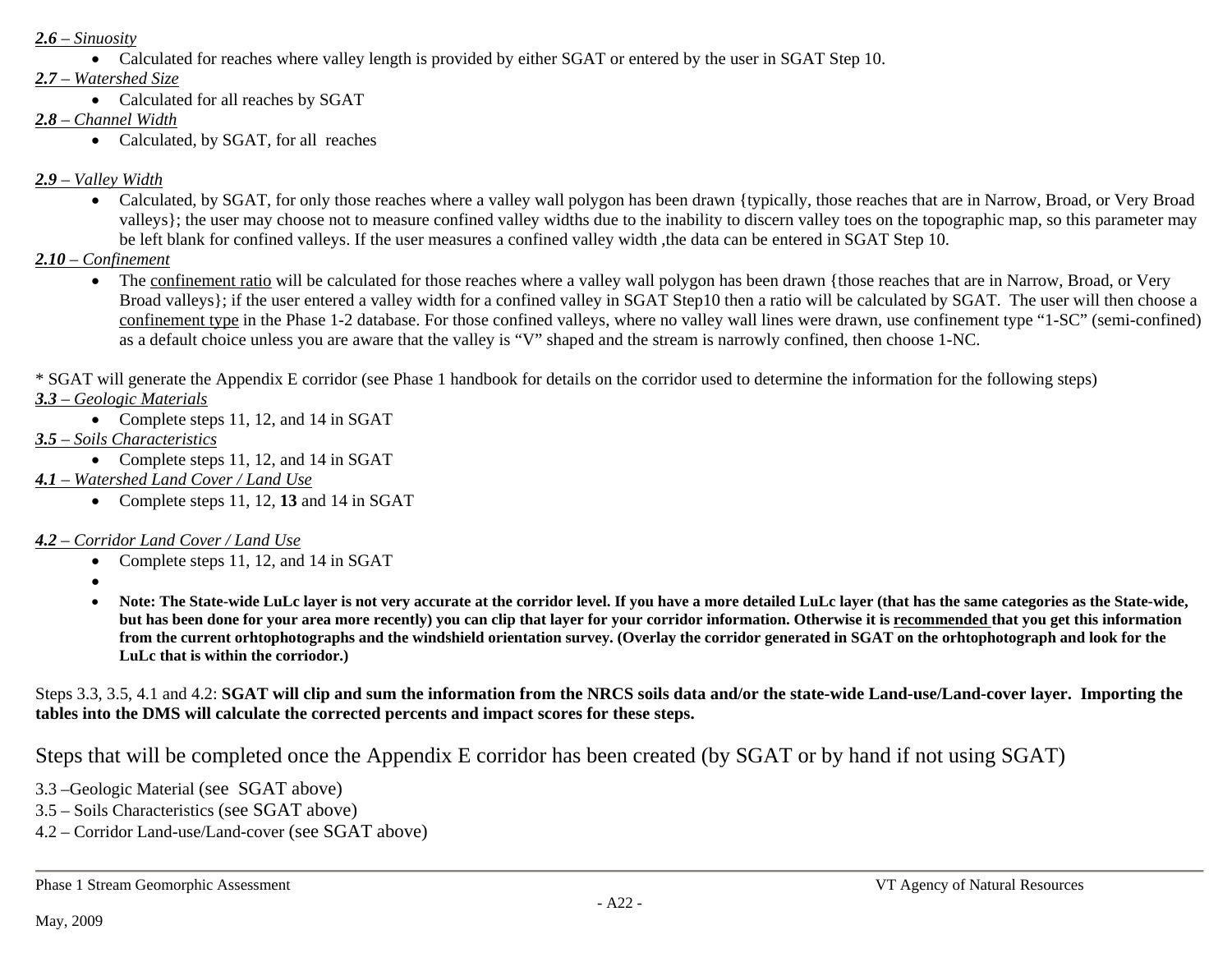- 6.1 Berms, Roads, Railroads, and Improved Paths
- 6.2 River Corridor Development

Steps that can be done without assistance from SGAT or SGAT corridor delineations:

- $\bullet$ Review of orthophotos and topographic maps can be done on the computer, but the paper copies will also be okay for completing these steps, so members of your team who are not computer savvy can work on these tasks while other people do the computer work.
- $\bullet$ For all reaches, Complete the Appendix A worksheets for each step. Have a QAQC meeting to review the data before entering it into the database.

| Step 1       | Step 2     | Step 3      | Step 4              | Step 5                 | Step 6          | Step 7       | Step 8   | Step 9        | Step 10     |
|--------------|------------|-------------|---------------------|------------------------|-----------------|--------------|----------|---------------|-------------|
| 1.1- Reach   | $* 2.11 -$ | $3.1 -$     | $*4.3 -$            | $5.1 - Flow$           | $6.3$ – Channel | $7.1 -$      | $8.1 -$  | $9.1 -$       | $10$ - Like |
| Description  | Stream     | Alluvial    | Riparian            | Regulations            | <b>Bars</b>     | Dominant     | Impact   | Channel       | Reach       |
|              | Type       | Fan         | <b>Buffer Width</b> |                        |                 | Bed          | Rating   | Adjustment    | Evaluation  |
| $1.2 - Town$ |            |             |                     | $5.2 - \text{Bridges}$ | $6.4 -$         | Material     |          | Process       |             |
|              |            | $3.4 -$     | $4.4 -$             |                        | Meander         |              | $8.2 -$  |               |             |
|              |            | Valley Side | Groundwater         | $5.3 - Bank$           | Migration       | $7.2 - Bank$ | Priority | $9.2$ - Reach |             |
|              |            | Slope       | and Small           | Revetments             |                 | Erosion      | Rating   | Condition     |             |
|              |            |             | Tributary           |                        | $6.5 -$         |              |          |               |             |
|              |            |             | Input               | $5.4$ – Channel        | Meander         | $7.3 -$      |          | $9.3$ - Reach |             |
|              |            |             |                     | Modifications          | Width Ratio     | Debris and   |          | Sensitivity   |             |
|              |            |             |                     |                        |                 | Ice Jam      |          |               |             |
|              |            |             |                     | $5.5 -$                | $6.6 -$         | Potential    |          |               |             |
|              |            |             |                     | Dredging and           | Wavelength      |              |          |               |             |
|              |            |             |                     | Gravel                 | Ratio           |              |          |               |             |
|              |            |             |                     | Mining                 |                 |              |          |               |             |
|              |            |             |                     |                        |                 |              |          |               |             |

#### $* 2.11 -$ Stream Type

(To complete the stream type for each reach, data from steps 2.3 and 2.10 must be completed first; additional information from steps 7.1 may also be used for a more detailed stream type; but is not necessary for the initial stream type classification, if step 7.1 has not been completed).

#### \* 4.3 – Riparian Buffer Width

**(If this is done on the computer, it can be useful to have the various buffer widths displayed, such aa 100 ft "buffer"; polygon created for the stream**  layer, then overlay it on the orthophoto to help with quickly determining the buffer widths within each category.) When using the centerline, it is more **accurate to create the buffer widths based on the equation (channel width / 2) + X ; where channel width comes from SGAT step 8 and X is the widths (25, 50, and 100)** 

## **Create the following GIS layers that correspond to Steps 5-7**.

- $\bullet$ **Step 5.1 Flow Modifications**- identify water withdrawal sites, dams and other features that modify flow (point theme).
- $\bullet$ **Step 5.3 Bank Armoring**- locate areas of bank protection (line theme). (**RIT)**
- 0 **Step 5.4 Channel Modification**- document sections of channel that have been modified (line theme). (**RIT)**
- $\bullet$ **Step 6.1 Berms and Roads**- identify roads, berms and railroads within stream corridor (line theme). (**RIT)**
- $\bullet$ **Ste6 6.2- River Corridor Development**- utilizing 911 site data, locate structures within the river corridor (point theme).
- 0 **Step 6.5 and Step 6.6 Meander Width and Length**- record how and which meanders were measured (line theme).
- 0 **Step 7.2 Bank Erosion**- identify areas of stream bank erosion (line theme).

```
Phase 1 Stream Geomorphic Assessment VT Agency of Natural Resources
```